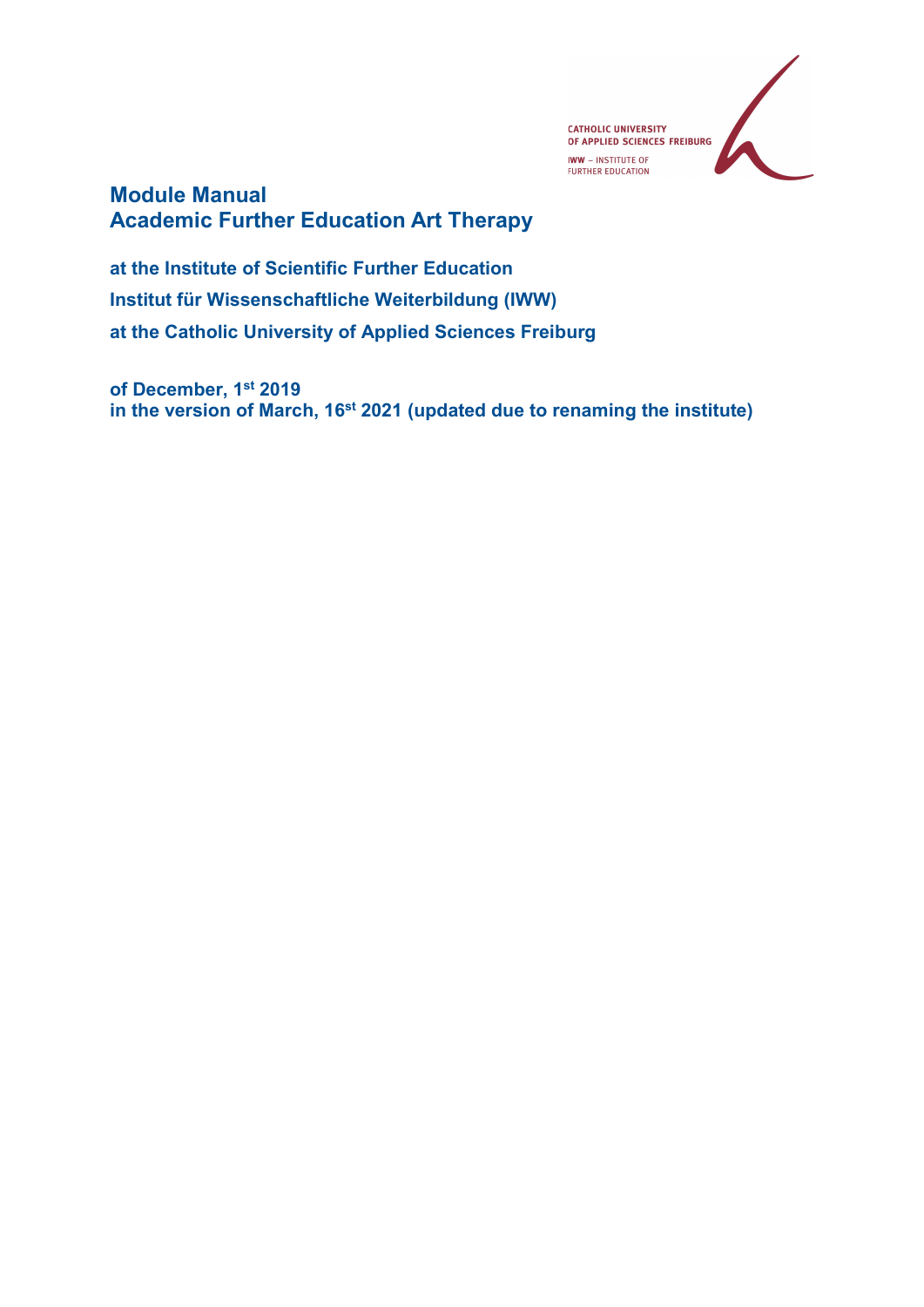### Academic Further Education Art Therapy

#### Table of Contents

| 1.                                                                                |  |
|-----------------------------------------------------------------------------------|--|
|                                                                                   |  |
| 2.                                                                                |  |
|                                                                                   |  |
| 3.                                                                                |  |
|                                                                                   |  |
| 4.                                                                                |  |
|                                                                                   |  |
| 5.                                                                                |  |
| Pedagogical, Curative Education and Social Practice Fields of Art Therapy17<br>6. |  |
| 7.                                                                                |  |
|                                                                                   |  |
|                                                                                   |  |
|                                                                                   |  |
|                                                                                   |  |
| 9.                                                                                |  |
|                                                                                   |  |
| 10.                                                                               |  |
| Area of Competence VIII: Art Therapeutic and Practical Competences 25             |  |
| 11.                                                                               |  |
|                                                                                   |  |
| 12.                                                                               |  |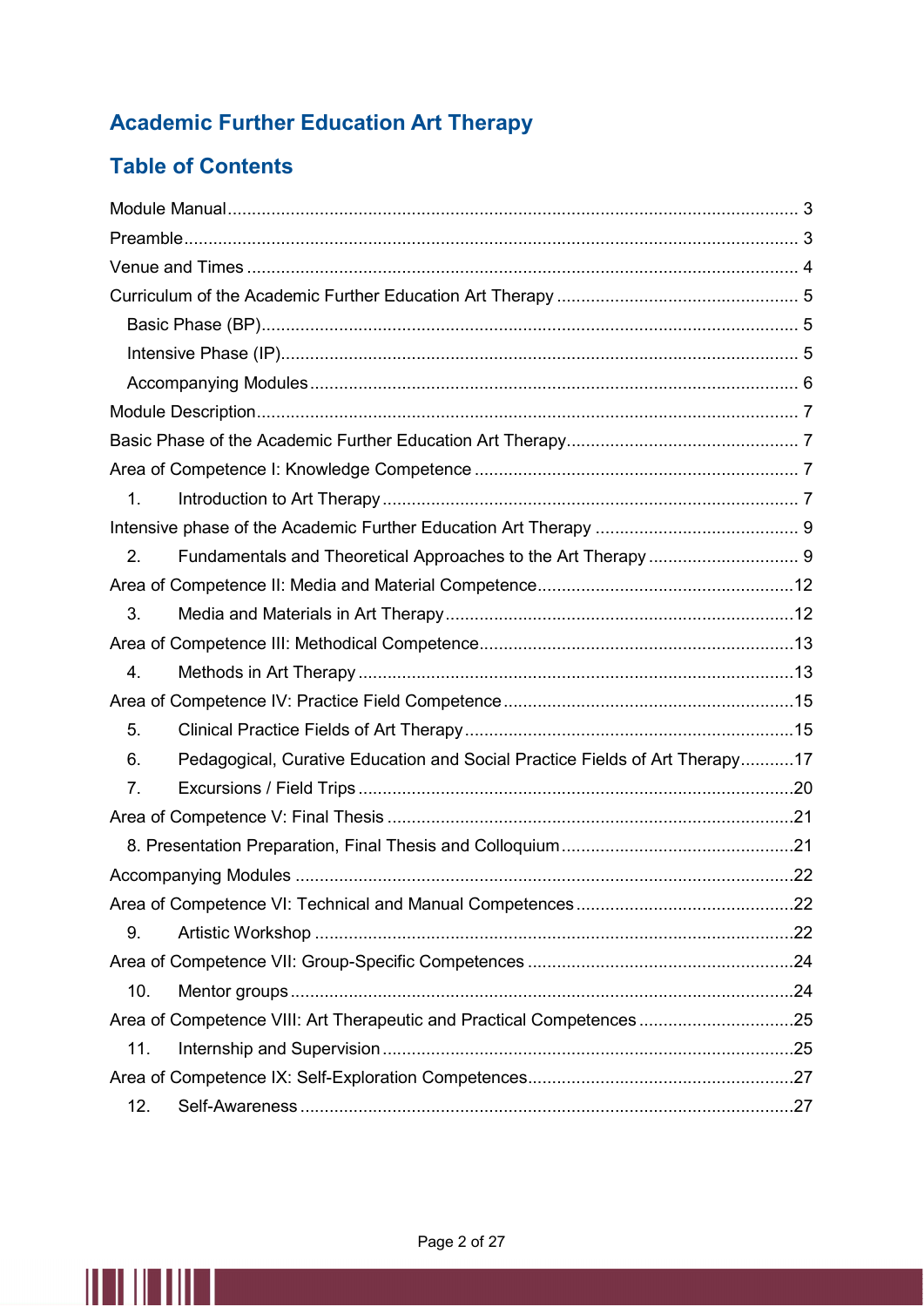#### Module Manual

This module manual will enter into force as from December, 1<sup>st</sup> 2019 and will apply from the start of further education in the winter semester 2019/2020.

#### Preamble

Art therapy is an independent procedure in the fields of social rehabilitation, health science and curative education. It enables inner psychic or psychomotor processes to be expressed and to be rearranged with the help of visual means. With the help of painterly, plastic or graphic media and methods, non-verbal means of expression are made available in a suitable way, so that they can have a positive effect on processes of change and resources can be strengthened, supporting and supplementing other measures.

After the completion of the Academic Further Education Art Therapy, the participants are able

- to develop basic knowledge in the fields of human, social and health sciences as well as professional law and to reflect it in an application-oriented way,
- to acquire knowledge of technical and methodological subjects, scientific work and the ability to acquire new knowledge and skills independently,
- to develop art therapeutic competences in the application in the field of practice with various methods and interventions and to implement multimodal approaches,
- to practice application-relevant action knowledge, to reflect on it in an experiential way and to use it critically and constructively in institutions of the social and health care system,
- to think interdisciplinary, clinically or pedagogically team-oriented and to act ethically responsibly,
- to operate documentation and evaluation of art therapy processes,
- to give clients with impairments space to present their works within the context of exhibitions and studios, thereby acknowledging these works as results of art therapeutic processes and thus contributing to social inclusion
- to practice artistic-practical and art-therapeutic-methodical design individually in modellike workshop and studio rooms and at the same time to learn how to organise the provision of materials.

The Academic Further Education Art Therapy has been refined from the 'Academic Further Education Social and Curative Art Therapy', which has been in existence for twenty years and imparts practical skills and knowledge that go beyond social and curative education. The Academic Further Education Art Therapy at the IWW contains a total of 2,700 teaching and learning units and meets the training standards of the professional associations German Association for Artistic Therapies (Deutsche Gesellschaft für künstlerische Therapieformen e. V., DGKT) and German Association for Art Therapy (Deutscher Fachverband für Kunst- und Gestaltungstherapie e.V., DFKGT).

It enables the acquisition of the certificate "art therapist" as a Diploma of Advanced Studies (DAS) by means of a written thesis and the completion of a final colloquium lasting several days with artistic-art therapeutic presentation. It entitles the holder to further graduation in the professional associations DGKT and DFKGT.

The training comprises two phases. The basic phase (0.5 years) is a prerequisite for entering the intensive phase (2.5 years). The basic phase takes place in December, January and February. The intensive phase begins in April each year.

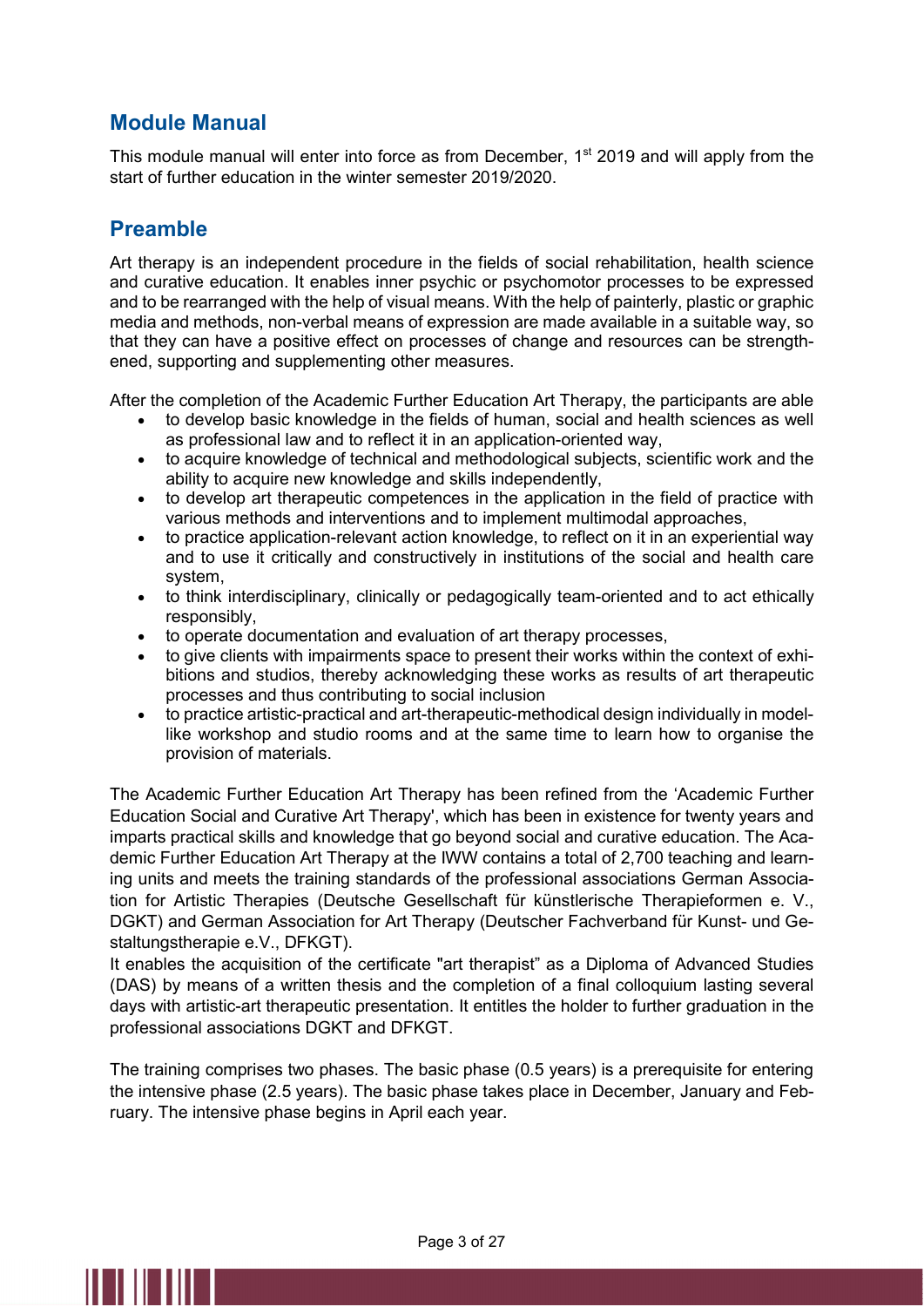#### Contact Details

Institute of Scientific Further Education Institut für Wissenschaftliche Weiterbildung (IWW) at the Catholic University of Applied Sciences Freiburg (CUF) Karlstraße 63 79114 Freiburg i. Brsg. Germany Phone: +49 761 200-1364 E-Mail: iww@kh-freiburg.de

#### Venue and Times

Catholic University of Applied Sciences Freiburg Karlstraße 63 79104 Freiburg i. Brsg. **Germany** 

Rooms: Werkraum (House 1), 2100 (House 2), U1 and 3000 (House 3)

Fridays: 14:00 - 21:00 h Saturdays: 09:00 – 18:00 h

<u>MTHITIN I</u>

The current dates and rooms can also always be found on ILIAS.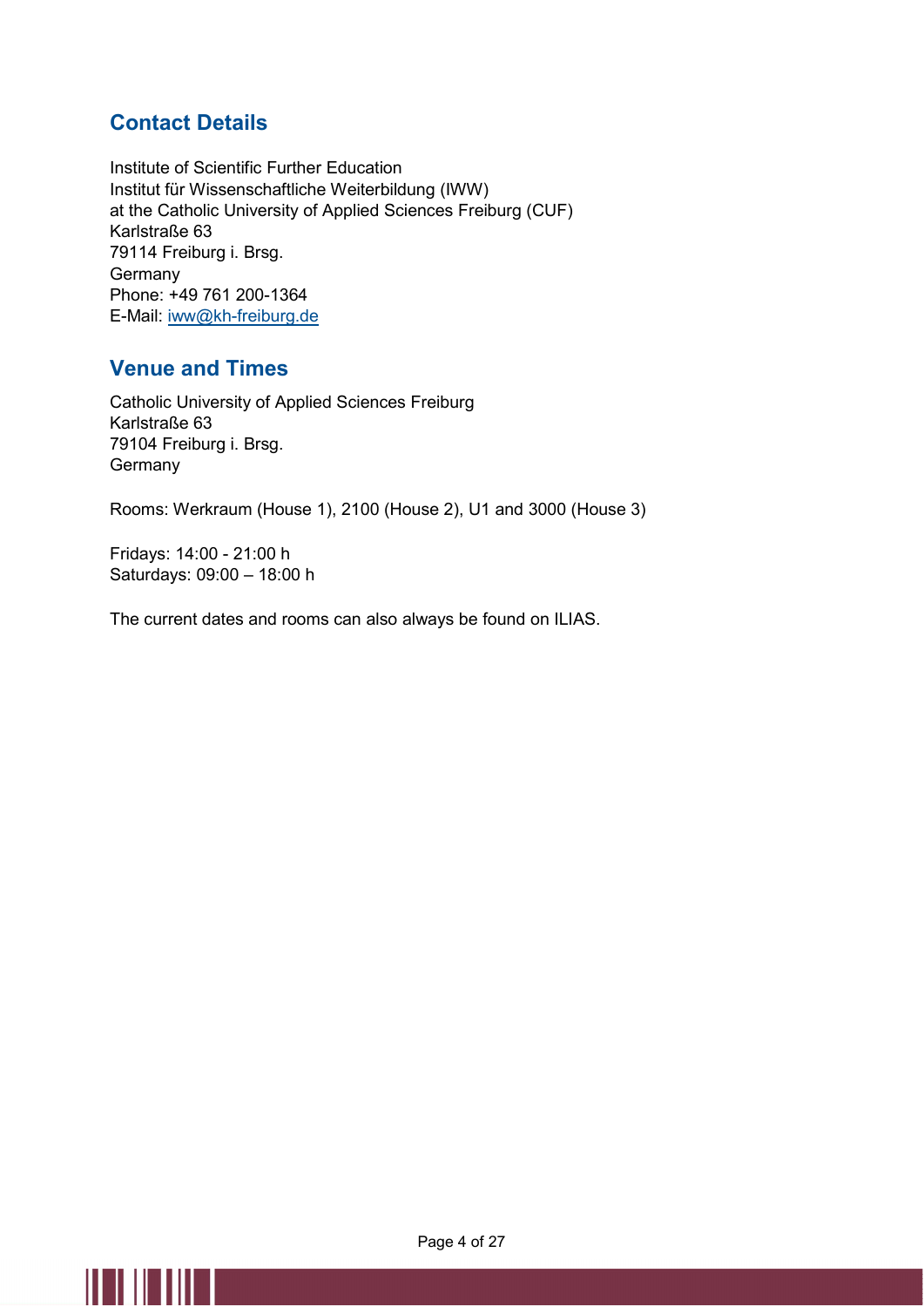# Curriculum of the Academic Further Education Art Therapy

| <b>Course</b> |                                                                                                         | <b>ECTS</b> | Attend-<br>ance | <b>Exam</b><br><b>Performances</b>                                   |
|---------------|---------------------------------------------------------------------------------------------------------|-------------|-----------------|----------------------------------------------------------------------|
|               |                                                                                                         |             | <b>Days</b>     |                                                                      |
|               | <b>Basic Phase (BP)</b>                                                                                 | 9           | 9               |                                                                      |
| 1.1           | Introduction<br>art<br>to<br>therapy<br>(media seminar)                                                 | 3           | 3               | Term<br>paper,<br>portfolio according<br>to StudPO                   |
| 1.2           | "I-You-We": Interventions for<br>individual and group processes in<br>art therapy                       |             | $\overline{2}$  | Attendance, active<br>participation<br>and<br>processing<br>οf       |
| 1.3           | pictorial":<br>Introduction<br>"The<br>to<br>graphic and pictorial media and<br>exemplary interventions | 6           | 2               | observation sheets<br>and worksheets                                 |
| 1.4           | "The plastic": Introduction to plastic<br>media and exemplary interventions                             |             | $\overline{2}$  |                                                                      |
|               | <b>Intensive Phase (IP)</b>                                                                             | 57          | 56              |                                                                      |
| 2.1           | Related sciences, psychotherapeu-<br>tic schools and conversation skills                                |             | $\overline{2}$  |                                                                      |
| 2.2           | Fundamentals of disease patterns<br>and art therapy                                                     |             | $\overline{2}$  | Protocols,<br>articles<br>the<br>method<br>on                        |
| 2.3           | of<br>historical<br><b>Fundamentals</b><br>the<br>development                                           |             | $\overline{2}$  | manual and critical<br>consideration<br>and<br>reflection<br>of<br>a |
| 2.4           | Fundamentals<br>of<br>relevant<br>legal<br>norms                                                        | 12          | $\overline{2}$  | quantitative<br>and<br>qualitative scientific                        |
| 2.5           | of<br><b>Fundamentals</b><br>documentation<br>and ethics                                                |             | 2               | study of one's own<br>discipline                                     |
| 2.6           | Fundamentals of scientific working<br>and research                                                      |             | $\overline{2}$  |                                                                      |
| 3.1           | Art therapeutic work with ablating<br>technique                                                         |             | $\overline{2}$  | Protocols,<br>articles                                               |
| 3.2           | Artistic and art therapy                                                                                |             | $\overline{2}$  | method<br>the<br>on<br>and<br>manual<br>re-                          |
| 3.3           | Art therapeutic and plastic working<br>with clay                                                        | 8           | $\overline{2}$  | flected transfer of<br>learned media and                             |
| 3.4           | Working with film, photography and<br>phototherapy                                                      |             | $\overline{2}$  | materials                                                            |
| 4.1           | Receptive art therapy                                                                                   |             | $\overline{2}$  | Protocols,<br>articles                                               |
| 4.2           | solution-oriented<br>Resource-<br>and<br>methods of art therapy                                         | 8           | $\overline{2}$  | the<br>method<br>on                                                  |

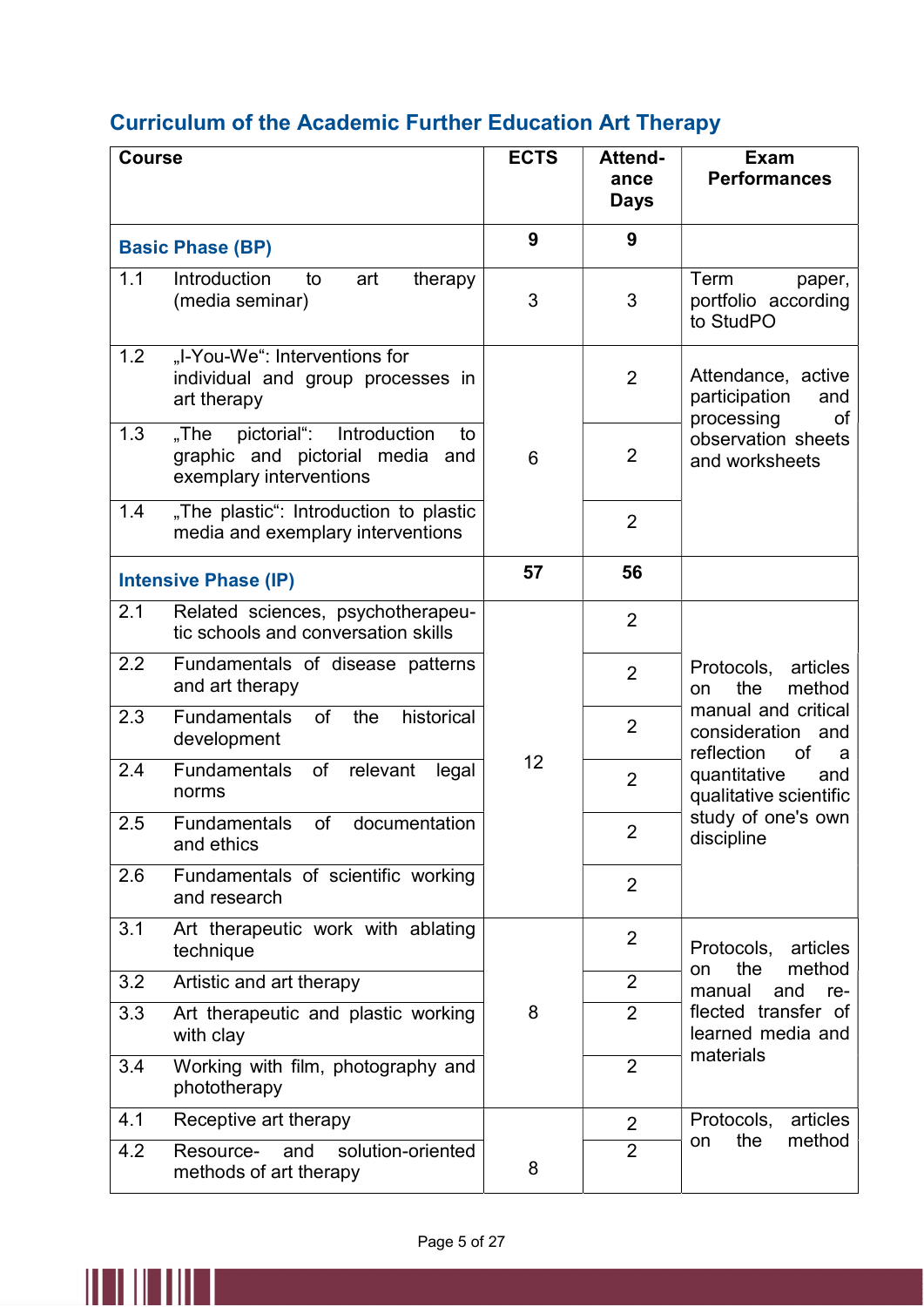| 4.3                                                                                   | <b>Dialogical</b><br>procedures<br>art<br>in<br>therapy  |                | $\overline{2}$       | manual<br>and<br>re-<br>flected transfer of                                                   |
|---------------------------------------------------------------------------------------|----------------------------------------------------------|----------------|----------------------|-----------------------------------------------------------------------------------------------|
| Group work with group pictures<br>4.4                                                 |                                                          |                | $\overline{2}$       | learned media and<br>materials                                                                |
| 5.1<br>Art therapy in psychiatry                                                      |                                                          |                | $\overline{2}$       | Protocols,<br>articles                                                                        |
| 5.2                                                                                   | Art therapy in psychosomatics                            |                | $\overline{2}$       | method<br>the<br>on<br>manual<br>and<br>re-                                                   |
| 5.3                                                                                   | Art therapy in the trauma therapy                        | 10             | $\overline{2}$       | flected transfer of<br>learned media and                                                      |
| 5.4                                                                                   | Art therapy in psychooncology                            |                | $\overline{2}$       | materials                                                                                     |
| 5.5                                                                                   | Art therapy and palliative care                          |                | $\overline{2}$       |                                                                                               |
| 6.1                                                                                   | Pedagogical counselling with young<br>people             |                | $\overline{2}$       | S. module 5                                                                                   |
| 6.2                                                                                   | Art therapeutic context: children,<br>youth and families |                | $\overline{2}$       |                                                                                               |
| 6.3<br>therapeutic<br>context:<br>Art<br>age,<br>gerontology and geriatric psychiatry |                                                          | 10             | $\overline{2}$       |                                                                                               |
| 6.4                                                                                   | School and education                                     |                | $\overline{2}$       |                                                                                               |
| 6.5                                                                                   | Art assistance and inclusion                             |                | $\overline{2}$       |                                                                                               |
| 7.                                                                                    | Excursions / field trips                                 | $\overline{2}$ | $\overline{2}$       | Project report                                                                                |
| Presentation<br>final<br>8.<br>preparation,<br>thesis and colloquium                  |                                                          | $\overline{7}$ | 6                    | Final thesis,<br>colloquium and<br>oral exam                                                  |
| <b>Course</b>                                                                         |                                                          |                |                      |                                                                                               |
|                                                                                       |                                                          | <b>ECTS</b>    | <b>Work-</b><br>load | <b>Exam</b><br><b>Performances</b>                                                            |
|                                                                                       | <b>Accompanying Modules</b>                              | 31             | 940 h                |                                                                                               |
| 9.                                                                                    | Artistic workshop                                        | 4              | 120 h                | Documentation<br>and presentation of<br>a work process or<br>result                           |
| 10.                                                                                   | Mentor groups                                            | 6              | 180 h                | Oral<br>speeches,<br>presentations,<br>handouts, group-<br>related instruction<br>of a method |
| 11.                                                                                   | Internship und supervision                               | 18             | 540 h                |                                                                                               |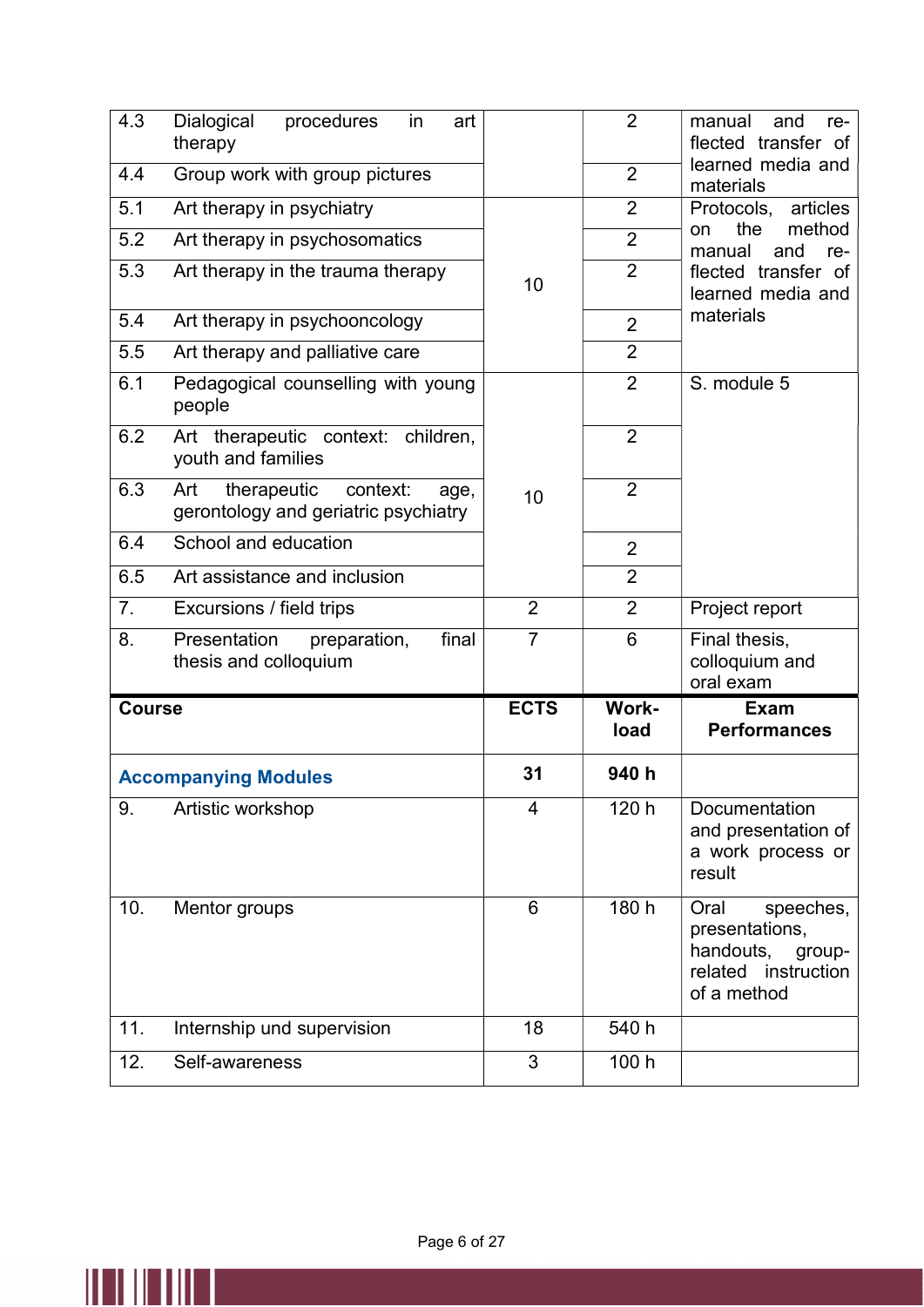### Module Description

 $\overline{\phantom{a}}$ 

## Basic Phase of the Academic Further Education Art Therapy

┑

| <b>Area of Competence I: Knowledge Competence</b> |                                                                                                                                                                                                                                                                                                                                                                                                                                                                                                                                                                                                                                                                                                                                                                                                                                                                                                                                                                                          |  |
|---------------------------------------------------|------------------------------------------------------------------------------------------------------------------------------------------------------------------------------------------------------------------------------------------------------------------------------------------------------------------------------------------------------------------------------------------------------------------------------------------------------------------------------------------------------------------------------------------------------------------------------------------------------------------------------------------------------------------------------------------------------------------------------------------------------------------------------------------------------------------------------------------------------------------------------------------------------------------------------------------------------------------------------------------|--|
| <b>Module</b>                                     | <b>Introduction to Art Therapy</b><br>1.                                                                                                                                                                                                                                                                                                                                                                                                                                                                                                                                                                                                                                                                                                                                                                                                                                                                                                                                                 |  |
| Assigned courses                                  | 1.1<br>Introduction to art therapy (media seminar - ATP)<br>1.2<br>"I-You-We": Interventions for individual and group processes in<br>art therapy (BQ und ATP)<br>"The pictorial": Introduction to graphic and pictorial media and<br>1.3<br>exemplary interventions (BQ and ATP)<br>"The plastic": Introduction to plastic media<br>1.4<br>and<br>exemplary<br>interventions (BP and ATP)                                                                                                                                                                                                                                                                                                                                                                                                                                                                                                                                                                                               |  |
| Module coordinators                               | Prof. Dr. Monika Wigger (ATP)<br>Dr. Henriette Schwarz (BQ)<br>Charly Loth (BQ)                                                                                                                                                                                                                                                                                                                                                                                                                                                                                                                                                                                                                                                                                                                                                                                                                                                                                                          |  |
| Organisation                                      | The basic phase of the Academic Further Education Art Therapy con-<br>sists of two components - the additional teaching program (ATP) and the<br>basic qualification (BQ).<br>ATP:<br>Three two-day weekend courses in block format. The introductory media<br>seminar takes place within the normal curriculum of the CUF (see current<br>university calendar) in the scope of 3 LVS. Further details are laid down<br>in the "regulations" which can be downloaded from:<br>https://www.kh-freiburg.de/kh-freiburg/pdf-de/studium/zusatzlehrpro-<br>gramme/ekt/ekt_zusatzlehrprogramm_ordnung_2017_11_15.pdf.<br>BQ:<br>The last three seminars (each two-day weekend courses in block for-<br>mat), on the other hand, serve as a basic qualification for lateral entrants<br>to the Academic Further Education Art Therapy.<br><b>Information:</b> Before the beginning of the last seminar of this module, a<br>one-hour information event for the intensive phase will be offered. |  |
| Language                                          | German                                                                                                                                                                                                                                                                                                                                                                                                                                                                                                                                                                                                                                                                                                                                                                                                                                                                                                                                                                                   |  |
| Available places                                  | <b>Without limitation</b>                                                                                                                                                                                                                                                                                                                                                                                                                                                                                                                                                                                                                                                                                                                                                                                                                                                                                                                                                                |  |
| Requirements for partic-<br>ipation in the module | <b>ATP:</b> Matriculation at the CUF and registration<br><b>BQ:</b> Counselling admission interview and registration                                                                                                                                                                                                                                                                                                                                                                                                                                                                                                                                                                                                                                                                                                                                                                                                                                                                     |  |
| Qualification goals                               | Acquisition of basic subject-specific and theoretical knowledge of art<br>therapy as a relevant discipline. Initial experience in dealing with artistic<br>and art therapeutically relevant materials and reflection on them in the<br>context of individual and group contexts.                                                                                                                                                                                                                                                                                                                                                                                                                                                                                                                                                                                                                                                                                                         |  |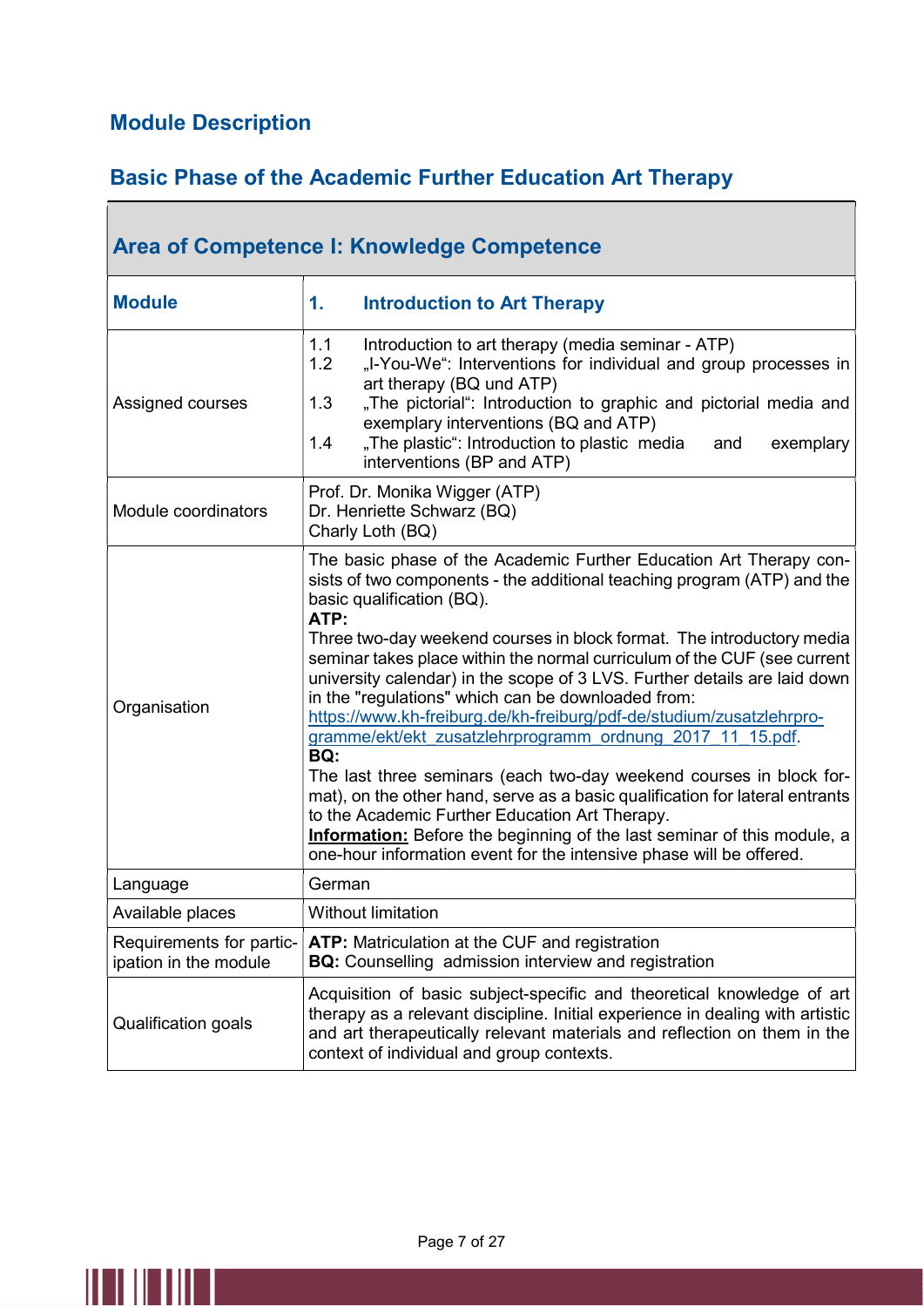| Competencies                       | Knowledge<br>The participants have in-depth and extended knowledge of the specific<br>work profile of art therapists and are able to understand art therapeuti-<br>cally relevant assignments.<br><b>Skills</b><br>They can locate the use of artistic materials and media, such as sound<br>and colours, in the context of art therapy as a whole, in groups or indi-<br>vidually.<br><b>Attitude</b><br>They can reflect methods and theoretical concepts of art therapy with<br>regard to their usefulness in practice.                                                                                                                                                                                                                                                                                                                                                                                                                                                                                                                                                                                                                                                                                                                                                                                                                                                                                                                                                                                                                                                                                                                                                                                                                                                                                                                                                                                                                                                                                                                                                                                                                                                                                                                                                                                                                                                                                                                                                                                                                                               |
|------------------------------------|--------------------------------------------------------------------------------------------------------------------------------------------------------------------------------------------------------------------------------------------------------------------------------------------------------------------------------------------------------------------------------------------------------------------------------------------------------------------------------------------------------------------------------------------------------------------------------------------------------------------------------------------------------------------------------------------------------------------------------------------------------------------------------------------------------------------------------------------------------------------------------------------------------------------------------------------------------------------------------------------------------------------------------------------------------------------------------------------------------------------------------------------------------------------------------------------------------------------------------------------------------------------------------------------------------------------------------------------------------------------------------------------------------------------------------------------------------------------------------------------------------------------------------------------------------------------------------------------------------------------------------------------------------------------------------------------------------------------------------------------------------------------------------------------------------------------------------------------------------------------------------------------------------------------------------------------------------------------------------------------------------------------------------------------------------------------------------------------------------------------------------------------------------------------------------------------------------------------------------------------------------------------------------------------------------------------------------------------------------------------------------------------------------------------------------------------------------------------------------------------------------------------------------------------------------------------------|
| Contents                           | This module is propaedeutic and orientation with an overview of art ther-<br>apeutic practice and practical experience in the media. In general, it pre-<br>pares the ground for entry into the Academic Further Education Art Ther-<br>apy.<br>The main aim here is to gain an initial insight and overview of the respec-<br>tive media approaches and intervention forms of art therapy and to get<br>to know their starting points in art therapy practice. The seminars in this<br>module thus put a special focus on teaching basic knowledge, which will<br>be taken up or deepened in the further course of the intensive phase and<br>which is also immanent in the system and important for art therapeutic<br>practice. In addition, the seminars focus on such "classical" artistic ma-<br>terials as clay and paper. The participants receive basic knowledge<br>about the application areas and potentials of these diverse materials and<br>how they can be integrated in the context of individual art therapy as well<br>as in the context of partners and groups.<br>Contents of this module are:<br>Theoretical and practical insight into art therapy and professional ac-<br>tion of art therapists<br>Reflection on basic theoretical and practical models from art therapy<br>٠<br>Exemplary getting to know and carrying out processes of self-aware-<br>٠<br>ness and their potentials in an art therapeutic setting<br>Basic exercises with focus on observation of art therapeutic methods<br>٠<br>and media in individual and group contexts<br>First application and getting to know art therapeutic materials such<br>as clay, paper, cardboard, collage material and colours.<br>Insights into possible approaches of these medial and methodical<br>٠<br>approaches in practice<br>Insights into classical painting and drawing techniques as well as the<br>$\blacksquare$<br>associated media and intervention possibilities<br>First practical testing of the same painting and drawing techniques in<br>$\blacksquare$<br>individual and group work<br>Reflection on the use of methods and materials in various interven-<br>п<br>tions<br>Basic knowledge about characteristics, application and fields of ap-<br>٠<br>plication of cardboard, paper, wood and clay in an art therapeutic<br>setting.<br>First practical testing and exploration of the plastic work with these<br>٠<br>materials in individual and group work.<br>Reflection and exchange of experiences on the use of materials in<br>٠<br>various interventions |
| of<br>Form<br>teaching<br>learning | <b>Seminars</b>                                                                                                                                                                                                                                                                                                                                                                                                                                                                                                                                                                                                                                                                                                                                                                                                                                                                                                                                                                                                                                                                                                                                                                                                                                                                                                                                                                                                                                                                                                                                                                                                                                                                                                                                                                                                                                                                                                                                                                                                                                                                                                                                                                                                                                                                                                                                                                                                                                                                                                                                                          |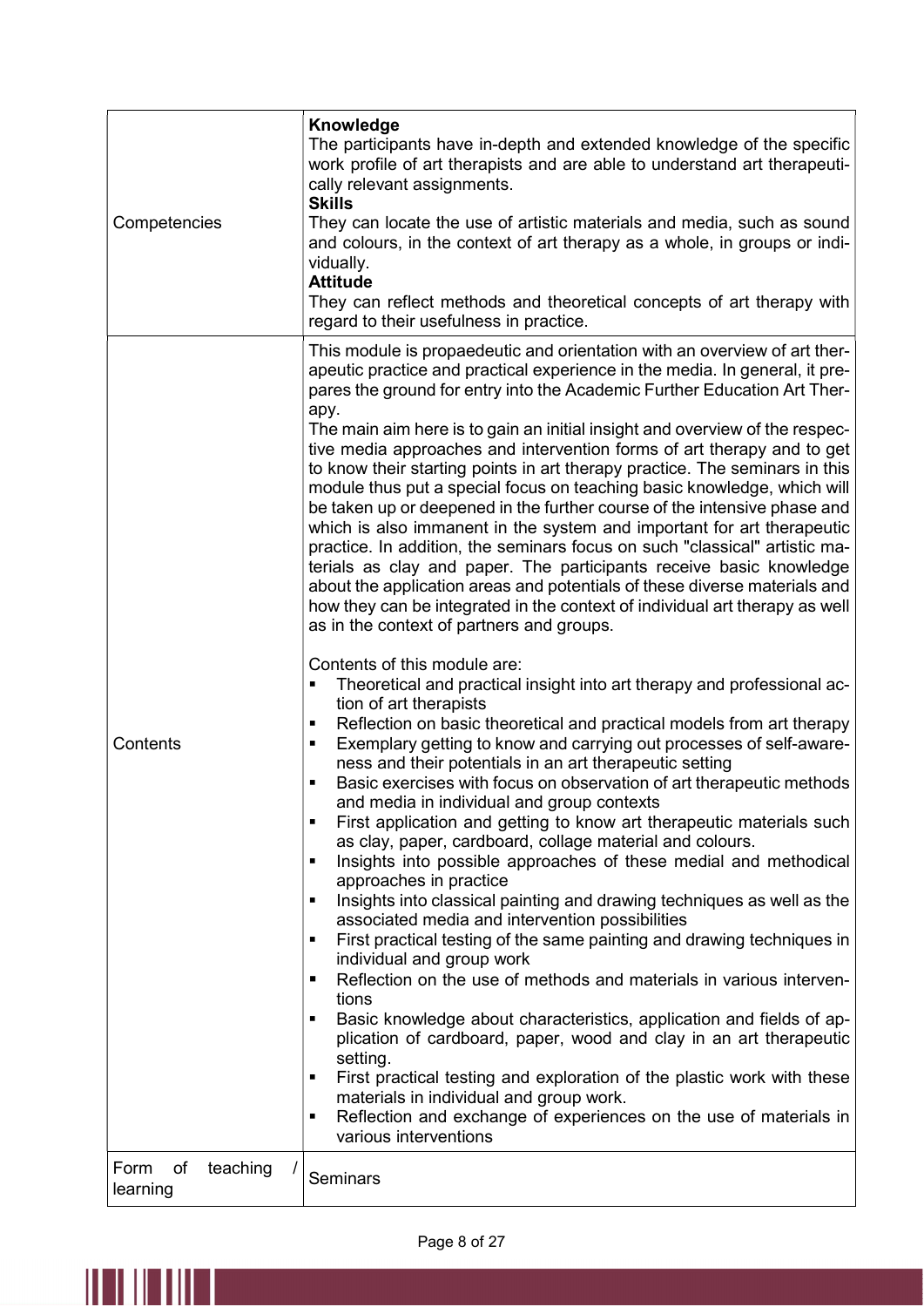| Workload (h)            | <b>ATP: 270 h</b><br><b>BQ:</b> 180 h                                          |     |            |    |
|-------------------------|--------------------------------------------------------------------------------|-----|------------|----|
| Contact hours (h)       | <b>ATP:</b> 74,25 h (99 UE)<br><b>BQ:</b> 40,5 h (54 UE)                       |     |            |    |
| Self-study workload (h) | <b>ATP: 195,75 h</b><br><b>BQ:</b> 139,5 h                                     |     |            |    |
| <b>ECTS</b> points      | ATP: 9 CP-points according to ECTS<br><b>BQ:</b> 6 CP-points according to ECTS |     |            |    |
| Exam performance        | participation<br>Attendance,<br>active<br>observation sheets and worksheets    | and | processing | οf |

## Intensive phase of the Academic Further Education Art Therapy

| <b>Module</b>                                     | 2.<br><b>Fundamentals and Theoretical Approaches to the Art</b><br><b>Therapy</b>                                                                                                                                                                                                                                                                                                                                        |  |
|---------------------------------------------------|--------------------------------------------------------------------------------------------------------------------------------------------------------------------------------------------------------------------------------------------------------------------------------------------------------------------------------------------------------------------------------------------------------------------------|--|
| Assigned courses                                  | 2.1<br>Related sciences, psychotherapeutic schools and conversation<br>skills<br>2.2<br>Fundamentals of disease patterns and art therapy<br>2.3<br>Fundamentals of the historical development<br>2.4<br>Fundamentals of relevant legal norms<br>2.5<br>Fundamentals of documentation and ethics<br>2.6<br>Fundamentals of scientific working and research                                                                |  |
| Module coordinators                               | Prof. Dr. Monika Wigger / Dr. Henriette Schwarz                                                                                                                                                                                                                                                                                                                                                                          |  |
| Language                                          | German                                                                                                                                                                                                                                                                                                                                                                                                                   |  |
| Available places                                  | 18-22 or more (for different cohorts)                                                                                                                                                                                                                                                                                                                                                                                    |  |
| Requirements for partic-<br>ipation in the module | Completion of the basic phase of the Academic Further Education Art<br>Therapy                                                                                                                                                                                                                                                                                                                                           |  |
| <b>Qualification goals</b>                        | Acquisition of in-depth knowledge of the relevant related sciences, large<br>psychotherapeutic schools, significant psychiatric disease patterns and<br>their significance for the art therapeutic context. Acquisition of in-depth<br>knowledge of professional and legal studies as well as of art therapeutic<br>documentation techniques and basic knowledge of scientific working and<br>empirical social research. |  |

 $\parallel\parallel\parallel\parallel\parallel\parallel\parallel\parallel\parallel$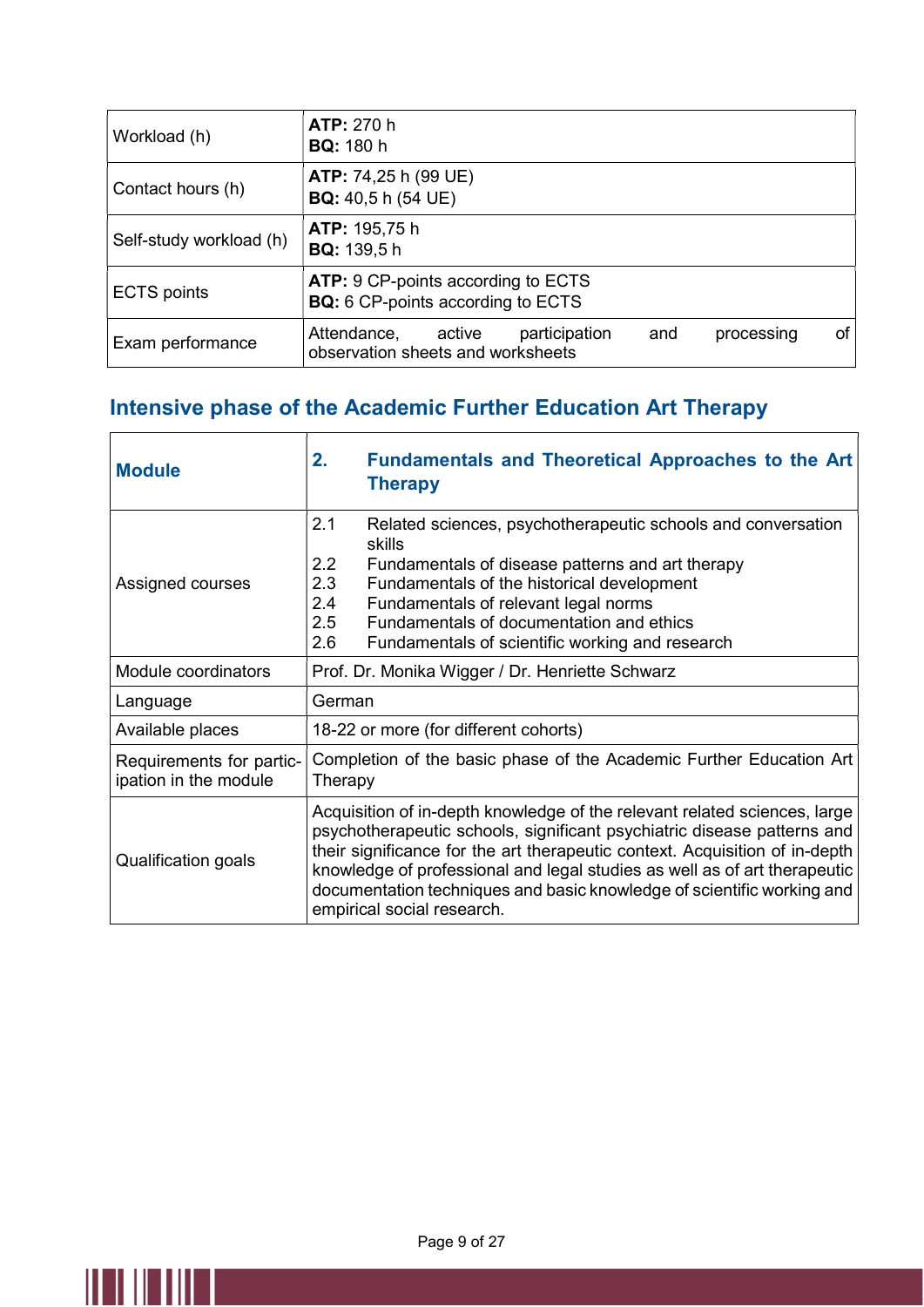|              | Knowledge<br>The participants are familiar with the historical development of art ther-<br>apy and its related sciences, the large psychotherapeutic schools and<br>orientations and understand their respective effects on contemporary art<br>therapy. They also know the relevant health science concepts in the con-<br>text of art therapy. They know the relevant legal norms, laws and ethical<br>standards in art therapy.<br><b>Skills</b>                                                                                                                                                                                                                                                          |
|--------------|--------------------------------------------------------------------------------------------------------------------------------------------------------------------------------------------------------------------------------------------------------------------------------------------------------------------------------------------------------------------------------------------------------------------------------------------------------------------------------------------------------------------------------------------------------------------------------------------------------------------------------------------------------------------------------------------------------------|
| Competencies | They can also apply the same health science concepts to psychiatric<br>disorders and keep an eye on their clients' resources. They can orient<br>their own actions in accordance with applicable laws and document art<br>therapy processes effectively and professionally. Furthermore, they can<br>include artistic media or aesthetic objects in the art therapeutic commu-<br>nication processes as a "third element" as well as adequately apply<br>methods of conversation and thus shape the client-therapist interaction.<br><b>Attitude</b><br>They are able to consider and reflect on ethical questions for their own<br>professional practice in art therapy and are able to reflect on and draw |
|              | on the fundamental ethical guidelines of the DFKGT as a guiding princi-<br>ple for their own role as art therapists.                                                                                                                                                                                                                                                                                                                                                                                                                                                                                                                                                                                         |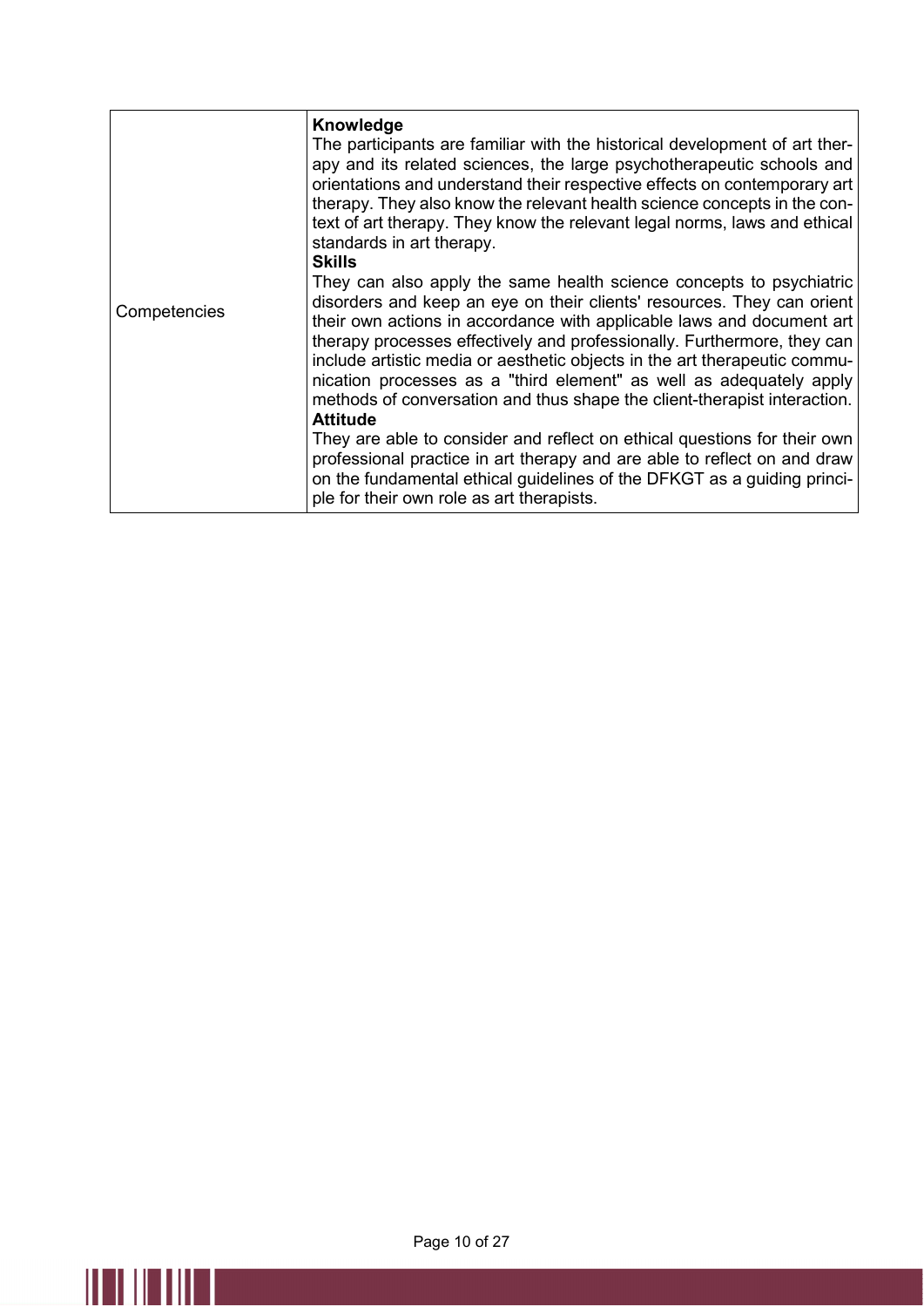| Contents                           | In this module, theoretical approaches to art therapy - a therapeutic dis-<br>cipline that is shaped by different disciplines - find space in six block<br>seminars in order to look more closely at art therapy from these different<br>perspectives. Thus, in addition to health science knowledge, the relevant<br>historical development processes that have contributed to the develop-<br>ment of art therapy will also be highlighted. Both are important for the<br>development and implementation of effective art therapeutic interven-<br>tions. In addition, the module contains relevant legal foundations, con-<br>veys principles of art therapeutic documentation processes, and focuses<br>on the essential reference sciences and relevant psychotherapeutic<br>schools that have a major influence on contemporary art therapy and are<br>relevant for art therapeutic concepts.<br>Contents of this module are:<br>Directions and approaches of art therapy<br>Conversation following the respective approaches and the special<br>٠<br>conditions of the triad client - work - art therapist<br>Theoretical and scientifically based concepts for health models<br>٠<br>Background information on psychotherapy, neurology, diagnostics<br>$\bullet$<br>and psychiatric disease patterns<br>Starting points for art therapy and art therapeutic interventions<br>٠<br>Location of art therapy in the historical context of its reference sci-<br>٠<br>ences<br>Art therapeutic historical development processes (from the begin-<br>$\bullet$<br>nings to the present day)<br>Development processes of clinical-rehabilitative treatment methods<br>٠<br>in connection with artistic and pictorial means<br>Viewing art therapy from a legal perspective<br>٠<br>Linking legal case presentations with practice-related topics<br>٠<br>Case studies of relevant legal norms<br>$\bullet$<br>Successful documentation based on relevant dimensions (relational<br>$\bullet$<br>level, therapeutic processes, developmental dynamics, etc.)<br>Basic knowledge for observing ethical standards in the documenta-<br>$\bullet$<br>tion of art therapy relevant processes<br>Art therapeutic documentation and relevant software<br>Documentation forms and techniques |
|------------------------------------|-----------------------------------------------------------------------------------------------------------------------------------------------------------------------------------------------------------------------------------------------------------------------------------------------------------------------------------------------------------------------------------------------------------------------------------------------------------------------------------------------------------------------------------------------------------------------------------------------------------------------------------------------------------------------------------------------------------------------------------------------------------------------------------------------------------------------------------------------------------------------------------------------------------------------------------------------------------------------------------------------------------------------------------------------------------------------------------------------------------------------------------------------------------------------------------------------------------------------------------------------------------------------------------------------------------------------------------------------------------------------------------------------------------------------------------------------------------------------------------------------------------------------------------------------------------------------------------------------------------------------------------------------------------------------------------------------------------------------------------------------------------------------------------------------------------------------------------------------------------------------------------------------------------------------------------------------------------------------------------------------------------------------------------------------------------------------------------------------------------------------------------------------------------------------------------------------------------------------------------------------------------------------------------------|
|                                    | Data protection regulations<br>Basic concepts of empirical social research<br>$\bullet$                                                                                                                                                                                                                                                                                                                                                                                                                                                                                                                                                                                                                                                                                                                                                                                                                                                                                                                                                                                                                                                                                                                                                                                                                                                                                                                                                                                                                                                                                                                                                                                                                                                                                                                                                                                                                                                                                                                                                                                                                                                                                                                                                                                                 |
|                                    | Fundamentals of scientific working<br>$\bullet$<br>Basic attitudes as researchers in the context of art therapy<br>$\bullet$                                                                                                                                                                                                                                                                                                                                                                                                                                                                                                                                                                                                                                                                                                                                                                                                                                                                                                                                                                                                                                                                                                                                                                                                                                                                                                                                                                                                                                                                                                                                                                                                                                                                                                                                                                                                                                                                                                                                                                                                                                                                                                                                                            |
|                                    | Methods of empirical social research in the context of art therapy<br>$\bullet$                                                                                                                                                                                                                                                                                                                                                                                                                                                                                                                                                                                                                                                                                                                                                                                                                                                                                                                                                                                                                                                                                                                                                                                                                                                                                                                                                                                                                                                                                                                                                                                                                                                                                                                                                                                                                                                                                                                                                                                                                                                                                                                                                                                                         |
| of<br>teaching<br>Form<br>learning | Six two-day block seminars each                                                                                                                                                                                                                                                                                                                                                                                                                                                                                                                                                                                                                                                                                                                                                                                                                                                                                                                                                                                                                                                                                                                                                                                                                                                                                                                                                                                                                                                                                                                                                                                                                                                                                                                                                                                                                                                                                                                                                                                                                                                                                                                                                                                                                                                         |
| Workload (h)                       | 360 h                                                                                                                                                                                                                                                                                                                                                                                                                                                                                                                                                                                                                                                                                                                                                                                                                                                                                                                                                                                                                                                                                                                                                                                                                                                                                                                                                                                                                                                                                                                                                                                                                                                                                                                                                                                                                                                                                                                                                                                                                                                                                                                                                                                                                                                                                   |
| Contact hours (h)                  | 81 h (108 UE)                                                                                                                                                                                                                                                                                                                                                                                                                                                                                                                                                                                                                                                                                                                                                                                                                                                                                                                                                                                                                                                                                                                                                                                                                                                                                                                                                                                                                                                                                                                                                                                                                                                                                                                                                                                                                                                                                                                                                                                                                                                                                                                                                                                                                                                                           |
| Self-study workload (h)            | 279 h                                                                                                                                                                                                                                                                                                                                                                                                                                                                                                                                                                                                                                                                                                                                                                                                                                                                                                                                                                                                                                                                                                                                                                                                                                                                                                                                                                                                                                                                                                                                                                                                                                                                                                                                                                                                                                                                                                                                                                                                                                                                                                                                                                                                                                                                                   |
| <b>ECTS</b> points                 | 12 CP-points according to ECTS                                                                                                                                                                                                                                                                                                                                                                                                                                                                                                                                                                                                                                                                                                                                                                                                                                                                                                                                                                                                                                                                                                                                                                                                                                                                                                                                                                                                                                                                                                                                                                                                                                                                                                                                                                                                                                                                                                                                                                                                                                                                                                                                                                                                                                                          |
| Exam performance                   | Protocols, articles on the method manual and critical consideration and<br>reflection of a quantitative and qualitative scientific study of one's own<br>discipline                                                                                                                                                                                                                                                                                                                                                                                                                                                                                                                                                                                                                                                                                                                                                                                                                                                                                                                                                                                                                                                                                                                                                                                                                                                                                                                                                                                                                                                                                                                                                                                                                                                                                                                                                                                                                                                                                                                                                                                                                                                                                                                     |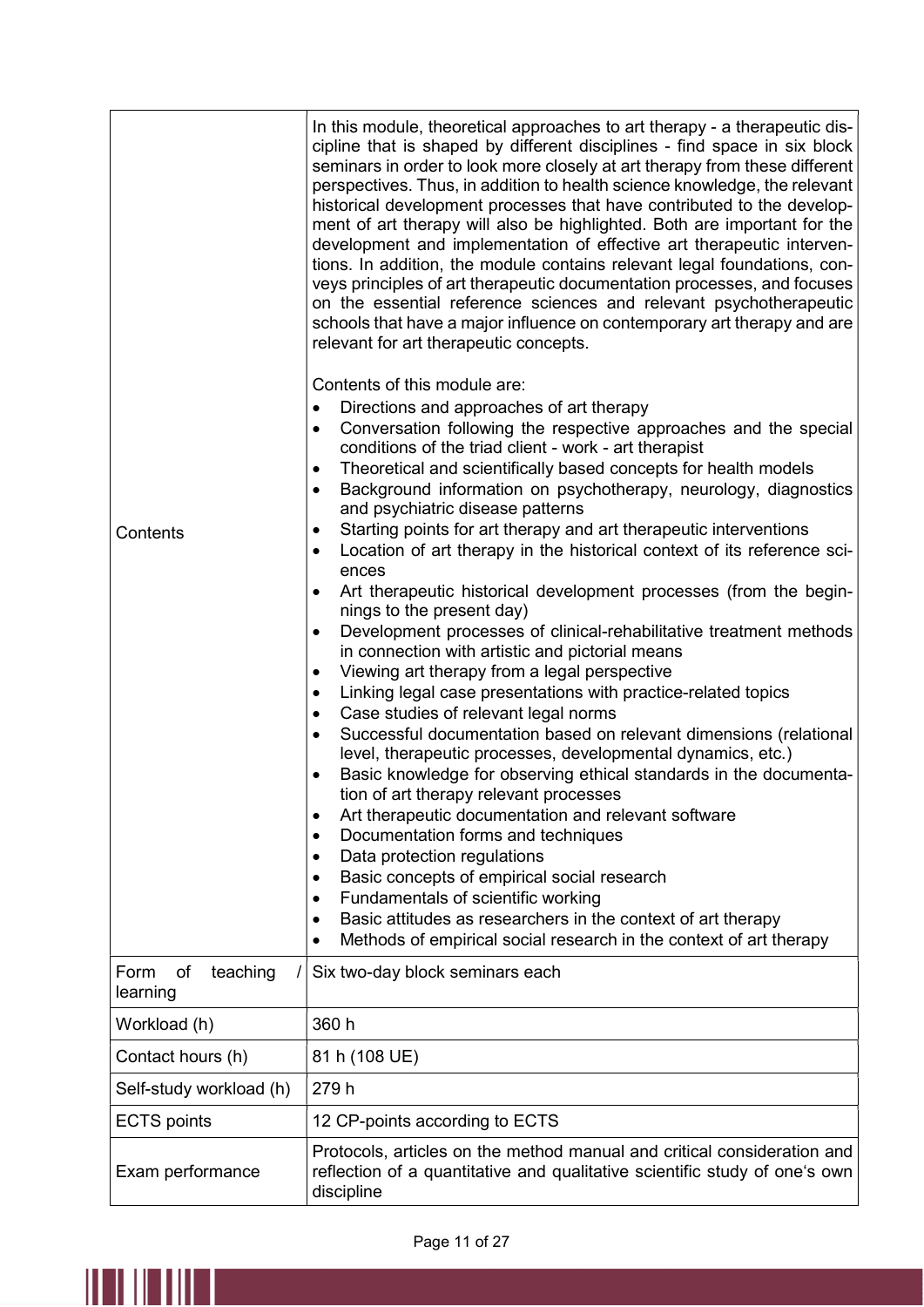## Area of Competence II: Media and Material Competence

| <b>Module</b>                                     | 3.<br><b>Media and Materials in Art Therapy</b>                                                                                                                                                                                                                                                                                                                                                                                                                                                                                                                                                                                                                                                                                                                                                                                                                                                                                                                                                       |
|---------------------------------------------------|-------------------------------------------------------------------------------------------------------------------------------------------------------------------------------------------------------------------------------------------------------------------------------------------------------------------------------------------------------------------------------------------------------------------------------------------------------------------------------------------------------------------------------------------------------------------------------------------------------------------------------------------------------------------------------------------------------------------------------------------------------------------------------------------------------------------------------------------------------------------------------------------------------------------------------------------------------------------------------------------------------|
| Assigned courses                                  | 3.1<br>Art therapeutic work with ablating technique<br>3.2<br>Artistic and art therapy<br>3.3<br>Art therapeutic and plastic working with clay<br>Working with film, photography and phototherapy<br>3.4                                                                                                                                                                                                                                                                                                                                                                                                                                                                                                                                                                                                                                                                                                                                                                                              |
| Module coordinators                               | Prof. Dr. Monika Wigger / Dr. Henriette Schwarz                                                                                                                                                                                                                                                                                                                                                                                                                                                                                                                                                                                                                                                                                                                                                                                                                                                                                                                                                       |
| Language                                          | German                                                                                                                                                                                                                                                                                                                                                                                                                                                                                                                                                                                                                                                                                                                                                                                                                                                                                                                                                                                                |
| Available places                                  | 22                                                                                                                                                                                                                                                                                                                                                                                                                                                                                                                                                                                                                                                                                                                                                                                                                                                                                                                                                                                                    |
| Requirements for partic-<br>ipation in the module | Completion of the module "Fundamentals and theoretical approaches to<br>the art therapy"                                                                                                                                                                                                                                                                                                                                                                                                                                                                                                                                                                                                                                                                                                                                                                                                                                                                                                              |
| Qualification goals                               | Acquisition of in-depth knowledge of media and materials with regard to<br>their potential use in art therapeutic settings. Deepening the acquired<br>knowledge on possible fields of application in art therapy in an individual<br>and group context. Practice in accompanying artistic processes.                                                                                                                                                                                                                                                                                                                                                                                                                                                                                                                                                                                                                                                                                                  |
| Competencies                                      | Knowledge<br>The participants are familiar with various materials that are relevant for<br>art therapeutic work, as well as their various fields of application.<br><b>Skills</b><br>They can organise the use of these artistic materials in such a way that<br>they are geared to the resources and needs of their clients. They are<br>able to design the use not only application-based but also knowledge-<br>based. In doing so, they can make artistic processes tangible by using<br>the materials and professionally accompany these processes.<br><b>Attitude</b><br>They can reflect on their own role as art therapists and the role of clients<br>in the use of different materials.                                                                                                                                                                                                                                                                                                     |
| Contents                                          | Knowledge about the different media and materials as well as their ap-<br>plication in practice is essential for art therapeutic work. In this respect,<br>it is important to know and be able to reflect on the heterogeneous, me-<br>dial approaches as well as their possible areas of application and poten-<br>tial modes of action in the working process of art therapy. It is also about<br>becoming aware of one's own role as an art therapist within this process<br>and being able to include this in the reflection. The seminars in this mod-<br>ule therefore have a high practical relevance, as the work with the vari-<br>ous materials is tested on the basis of self-experience and their handling<br>is treated from an art therapeutic perspective.<br>Contents of this module are:<br>Basics of art therapeutic work with ablative techniques (e.g. stone<br>and wood), for processing and subtractive processing of the material.<br>Practical working with the material<br>٠ |

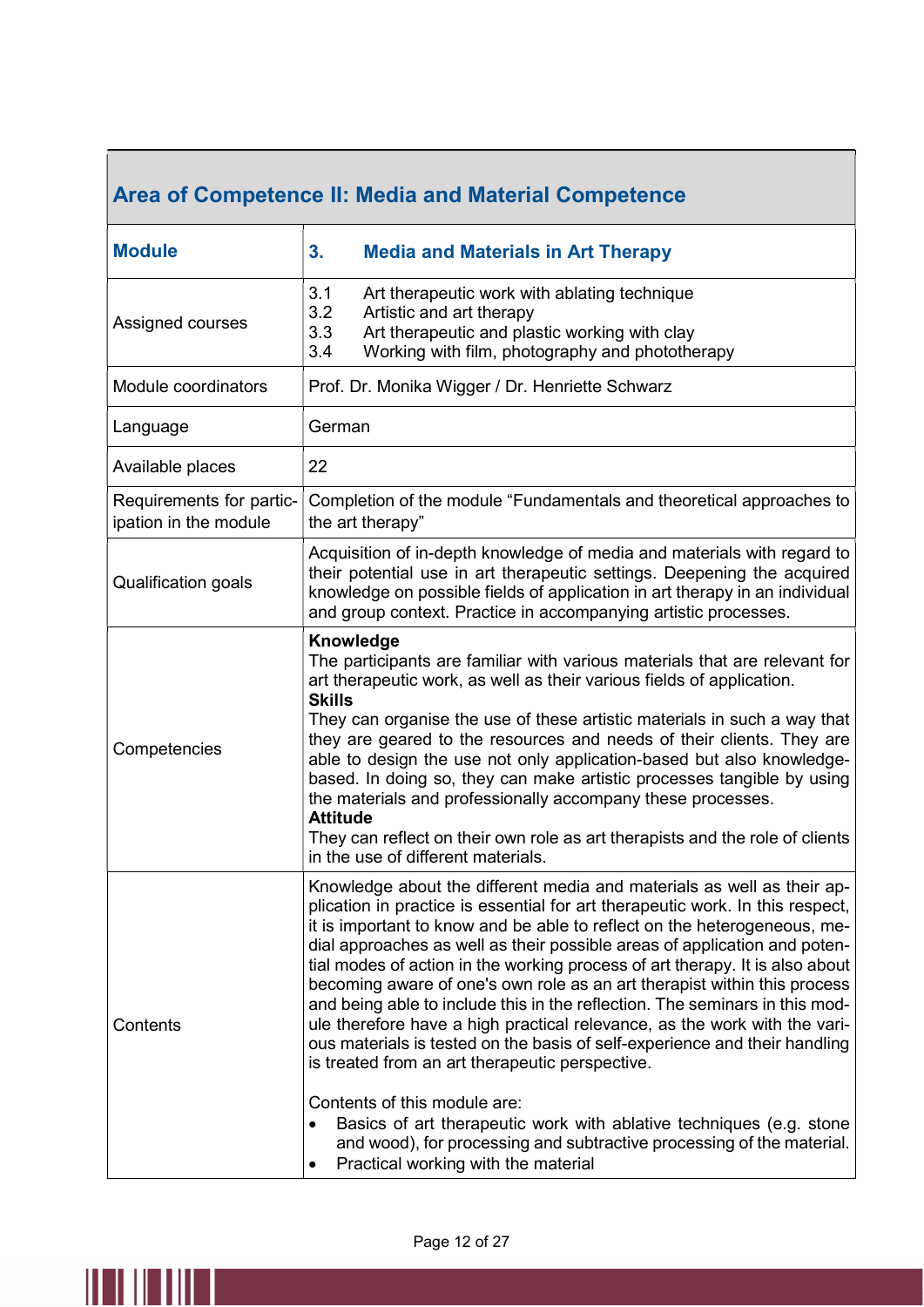|                                    | Promotion of self-perception and external perception in the use of<br>$\bullet$<br>materials<br>Basics of art - historical and methodical<br>$\bullet$<br>Experience the boundaries between art and art therapy<br>$\bullet$<br>Free working with different materials and reflection of their use in the<br>$\bullet$<br>artistic process<br>Theoretical and practical basics: clay as a material carrier and its ap-<br>$\bullet$<br>plicability in the art therapeutic working process<br>Promotion of self-perception and external perception when using ma-<br>$\bullet$<br>terials<br>Art therapeutic methods of plastic working with clay<br>$\bullet$<br>Basics of photography and phototherapy<br>$\bullet$<br>Fundamentals of photo-psychological and communicative-aesthetic<br>$\bullet$<br>aspects for use in fields of action in art therapy<br>Practical work with photography and phototherapy as an art thera-<br>$\bullet$<br>peutic measure |
|------------------------------------|---------------------------------------------------------------------------------------------------------------------------------------------------------------------------------------------------------------------------------------------------------------------------------------------------------------------------------------------------------------------------------------------------------------------------------------------------------------------------------------------------------------------------------------------------------------------------------------------------------------------------------------------------------------------------------------------------------------------------------------------------------------------------------------------------------------------------------------------------------------------------------------------------------------------------------------------------------------|
| of<br>Form<br>teaching<br>learning | Four two-day block seminars each                                                                                                                                                                                                                                                                                                                                                                                                                                                                                                                                                                                                                                                                                                                                                                                                                                                                                                                              |
| Workload (h)                       | 240 h                                                                                                                                                                                                                                                                                                                                                                                                                                                                                                                                                                                                                                                                                                                                                                                                                                                                                                                                                         |
| Contact hours (h)                  | 54 h (72 UE)                                                                                                                                                                                                                                                                                                                                                                                                                                                                                                                                                                                                                                                                                                                                                                                                                                                                                                                                                  |
| Self-study workload (h)            | 186 h                                                                                                                                                                                                                                                                                                                                                                                                                                                                                                                                                                                                                                                                                                                                                                                                                                                                                                                                                         |
| <b>ECTS</b> points                 | 8 CP-points according to ECTS                                                                                                                                                                                                                                                                                                                                                                                                                                                                                                                                                                                                                                                                                                                                                                                                                                                                                                                                 |
| Exam performance                   | Protocols, articles on the method manual and reflected transfer of<br>learned media and materials                                                                                                                                                                                                                                                                                                                                                                                                                                                                                                                                                                                                                                                                                                                                                                                                                                                             |

# Area of Competence III: Methodical Competence

| <b>Module</b>                                     | <b>Methods in Art Therapy</b><br>4.                                                                                                                                                                                                                                  |  |
|---------------------------------------------------|----------------------------------------------------------------------------------------------------------------------------------------------------------------------------------------------------------------------------------------------------------------------|--|
| Assigned courses                                  | 4.1<br>Receptive art therapy<br>4.2<br>Resource- and solution-oriented methods of art therapy<br>4.3<br>Dialogical procedures in art therapy<br>Group work with group pictures<br>4.4                                                                                |  |
| Module coordinators                               | Prof. Dr. Monika Wigger / Dr. Henriette Schwarz                                                                                                                                                                                                                      |  |
| Language                                          | German                                                                                                                                                                                                                                                               |  |
| Available places                                  | 22                                                                                                                                                                                                                                                                   |  |
| Requirements for partic-<br>ipation in the module | Completion of the module "Media and materials in art therapy"                                                                                                                                                                                                        |  |
| Qualification goals                               | In-depth acquisition of art therapeutic methods and approaches for the<br>arrangement of art therapeutic processes. Acquisition of knowledge of<br>theoretical-methodical concepts in art therapy. Deepening the connec-<br>tion of material and method application. |  |

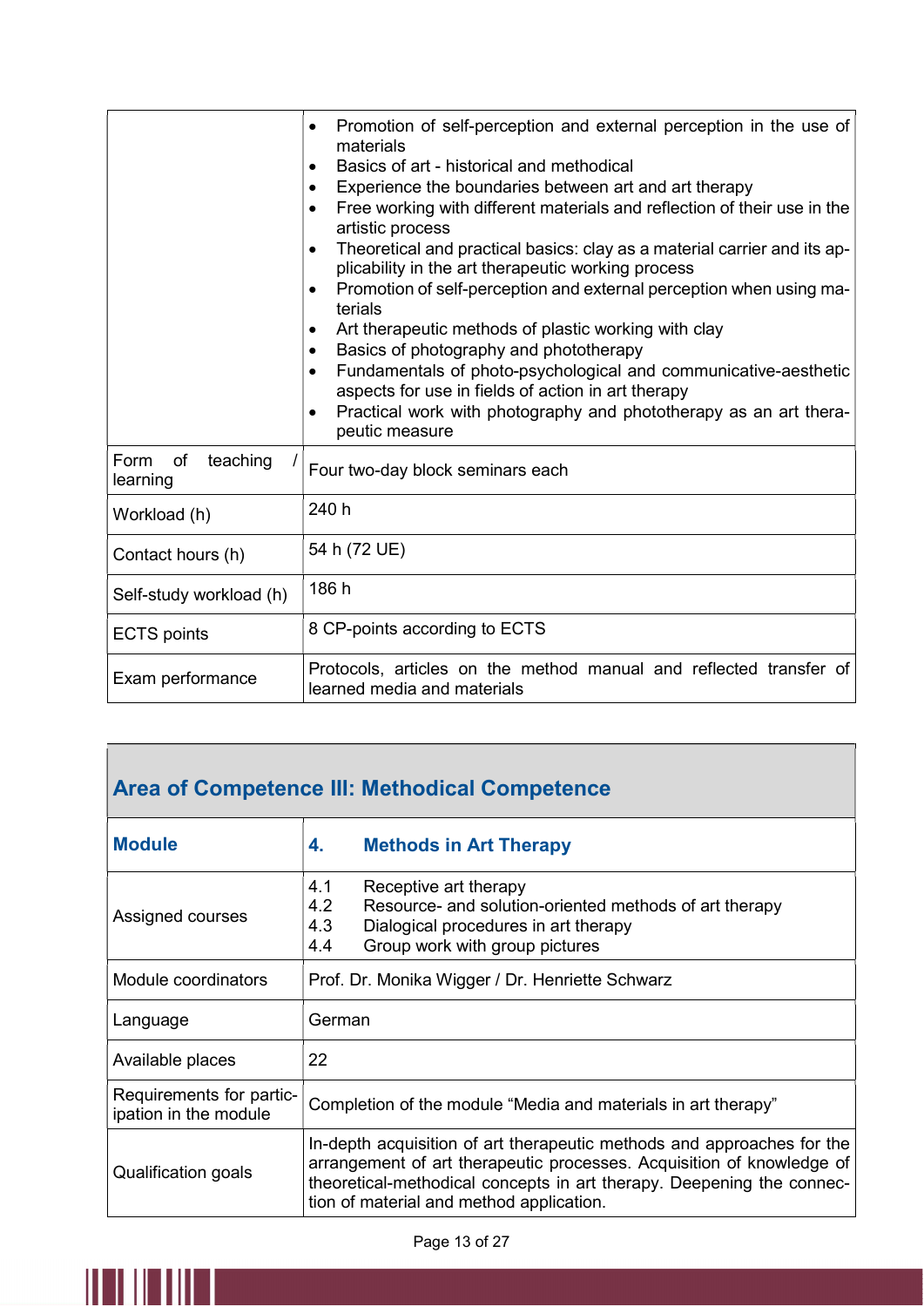| Competencies                       | Knowledge<br>The participants are familiar with different approaches to art therapy and<br>methodology in order to use artistic materials professionally and to place<br>clients and their resources at the centre of art therapeutic processes. In<br>addition, they know the areas of application, possibilities and limitations<br>of the different methodological approaches.<br><b>Skills</b><br>They can apply the heterogeneous, art therapeutic methods in both indi-<br>vidual and group contexts. They can combine the acquired knowledge of<br>art therapeutic and artistic materials with the theoretical method con-<br>cepts.<br><b>Attitude</b><br>They are able to reflect on the use of methods in such a way that client<br>resources are taken into account and are in the focus of action. They are<br>able to recognize and reflect the relevance of different methods for their<br>own professional practice.                                                                                                                                                                                                                                                                                                                                                                                                                                                                                                                                                                                                                                                                                                                                                                                                                               |
|------------------------------------|-------------------------------------------------------------------------------------------------------------------------------------------------------------------------------------------------------------------------------------------------------------------------------------------------------------------------------------------------------------------------------------------------------------------------------------------------------------------------------------------------------------------------------------------------------------------------------------------------------------------------------------------------------------------------------------------------------------------------------------------------------------------------------------------------------------------------------------------------------------------------------------------------------------------------------------------------------------------------------------------------------------------------------------------------------------------------------------------------------------------------------------------------------------------------------------------------------------------------------------------------------------------------------------------------------------------------------------------------------------------------------------------------------------------------------------------------------------------------------------------------------------------------------------------------------------------------------------------------------------------------------------------------------------------------------------------------------------------------------------------------------------------|
| Contents                           | Art therapeutic approaches, techniques and methods offer numerous<br>possibilities to gain access to clients and to shape the therapeutic pro-<br>cess in a positive way. Not only the knowledge about such approaches<br>is important, but also their applicability with regard to the different needs<br>and resources of the clients. For these reasons, the theory-practice<br>transfer is particularly accentuated within this module. Thus the art ther-<br>apeutic approaches, techniques and methods can be experienced<br>through one's own application in role play or other forms of individual and<br>group work and can be tested through the process-like accompaniment<br>of the lecturers.<br>Contents of this module are:<br>Theoretical and methodological basics of art-mediating and recep-<br>$\bullet$<br>tive-art therapeutic procedures<br>Opportunities and limits of image perception, analysis and interpre-<br>$\bullet$<br>tation with regard to subjective resonances<br>Testing the method (receptive art therapy) in the field of art therapy<br>٠<br>Theoretical and methodical basics of painting processes and solu-<br>$\bullet$<br>tion-oriented painting<br>Solution- and resource-orientation in the painting process<br>$\bullet$<br>Sharpening of one's own professional role as an art therapist<br>$\bullet$<br>Theoretical and methodological foundations for group theories,<br>$\bullet$<br>group processes and working with groups<br>Fundamentals of the group picture theme "social sculpture"<br>$\bullet$<br>Theory-practice-transfer: practical testing of the group picture theme<br>$\bullet$<br>"social sculpture"<br>Theoretical and methodical basics of dialogical techniques in art ther-<br>$\bullet$ |
|                                    | apy work as well as their testing in the practice of art therapy.<br>Fundamentals of different specialist concepts of psychiatry and psy-<br>$\bullet$<br>chotherapy                                                                                                                                                                                                                                                                                                                                                                                                                                                                                                                                                                                                                                                                                                                                                                                                                                                                                                                                                                                                                                                                                                                                                                                                                                                                                                                                                                                                                                                                                                                                                                                              |
| of<br>teaching<br>Form<br>learning | Four two-day block seminars each                                                                                                                                                                                                                                                                                                                                                                                                                                                                                                                                                                                                                                                                                                                                                                                                                                                                                                                                                                                                                                                                                                                                                                                                                                                                                                                                                                                                                                                                                                                                                                                                                                                                                                                                  |
| Workload (h)                       | 240 h                                                                                                                                                                                                                                                                                                                                                                                                                                                                                                                                                                                                                                                                                                                                                                                                                                                                                                                                                                                                                                                                                                                                                                                                                                                                                                                                                                                                                                                                                                                                                                                                                                                                                                                                                             |
| Contact hours (h)                  | 54 h (72 UE)                                                                                                                                                                                                                                                                                                                                                                                                                                                                                                                                                                                                                                                                                                                                                                                                                                                                                                                                                                                                                                                                                                                                                                                                                                                                                                                                                                                                                                                                                                                                                                                                                                                                                                                                                      |
| Self-study workload (h)            | 186 h                                                                                                                                                                                                                                                                                                                                                                                                                                                                                                                                                                                                                                                                                                                                                                                                                                                                                                                                                                                                                                                                                                                                                                                                                                                                                                                                                                                                                                                                                                                                                                                                                                                                                                                                                             |

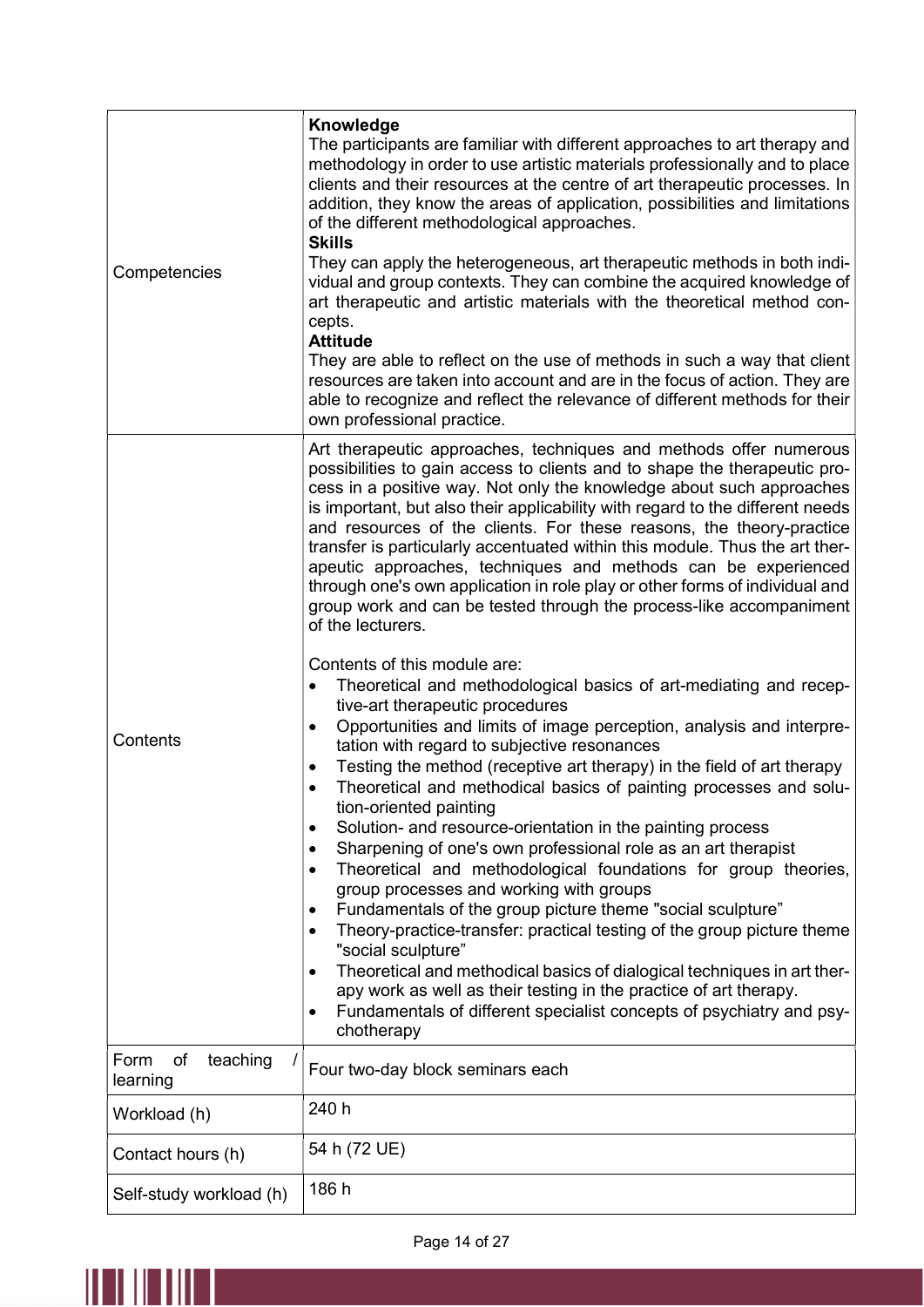| ECTS points      | 8 CP-points according to ECTS                                                             |
|------------------|-------------------------------------------------------------------------------------------|
| Exam performance | Protocols, articles on the method manual and reflected transfer of media<br>and materials |

| Area of Competence IV: Practice Field Competence  |                                                                                                                                                                                                                                                                                                                                                                                                                                                                                                                                                                                                                                                                                                                                                                                                                                                                                                                                                                                                                                                                                                                                                                                                                           |  |
|---------------------------------------------------|---------------------------------------------------------------------------------------------------------------------------------------------------------------------------------------------------------------------------------------------------------------------------------------------------------------------------------------------------------------------------------------------------------------------------------------------------------------------------------------------------------------------------------------------------------------------------------------------------------------------------------------------------------------------------------------------------------------------------------------------------------------------------------------------------------------------------------------------------------------------------------------------------------------------------------------------------------------------------------------------------------------------------------------------------------------------------------------------------------------------------------------------------------------------------------------------------------------------------|--|
| <b>Module</b>                                     | 5.<br><b>Clinical Practice Fields of Art Therapy</b>                                                                                                                                                                                                                                                                                                                                                                                                                                                                                                                                                                                                                                                                                                                                                                                                                                                                                                                                                                                                                                                                                                                                                                      |  |
| Assigned courses                                  | 5.1<br>Art therapy in psychiatry<br>5.2<br>Art therapy in psychosomatics<br>5.3<br>Art therapy in the trauma therapy<br>5.4<br>Art therapy in psychooncology<br>5.5<br>Art therapy and palliative care                                                                                                                                                                                                                                                                                                                                                                                                                                                                                                                                                                                                                                                                                                                                                                                                                                                                                                                                                                                                                    |  |
| Module coordinators                               | Prof. Dr. Monika Wigger / Dr. Henriette Schwarz                                                                                                                                                                                                                                                                                                                                                                                                                                                                                                                                                                                                                                                                                                                                                                                                                                                                                                                                                                                                                                                                                                                                                                           |  |
| Language                                          | German                                                                                                                                                                                                                                                                                                                                                                                                                                                                                                                                                                                                                                                                                                                                                                                                                                                                                                                                                                                                                                                                                                                                                                                                                    |  |
| Available places                                  | 22                                                                                                                                                                                                                                                                                                                                                                                                                                                                                                                                                                                                                                                                                                                                                                                                                                                                                                                                                                                                                                                                                                                                                                                                                        |  |
| Requirements for partic-<br>ipation in the module | Completion of the modules "Fundamentals and theoretical approaches<br>to the art therapy", "Media and material in art therapy" and "Methodical<br>competence"                                                                                                                                                                                                                                                                                                                                                                                                                                                                                                                                                                                                                                                                                                                                                                                                                                                                                                                                                                                                                                                             |  |
| Qualification goals                               | In-depth acquisition of knowledge on art therapy in psychiatric and psy-<br>chosomatic settings, associated disease patterns and trauma therapy.<br>Acquisition of competence in art therapy relevant methods in these fields<br>of practice. Furthermore, acquisition of in-depth methodological skills in<br>the psychooncological-clinical setting and in accompanying clients who<br>are in the final phase of their lives. In-depth knowledge of the design of<br>resource- and solution-oriented interaction processes in these fields of<br>art therapy.                                                                                                                                                                                                                                                                                                                                                                                                                                                                                                                                                                                                                                                           |  |
| Competencies                                      | Knowledge<br>The participants possess knowledge of psychiatric disease patterns and<br>their areas of influence on art therapy in such a clinical-psychiatric set-<br>ting. They are familiar with the various areas of action of art therapy in<br>psychiatric institutions. They know the differences between art therapeu-<br>tic work in the context of inpatient and outpatient care. They have in-<br>depth knowledge of art therapeutic action concepts in the context of psy-<br>cho-oncological and palliative medical settings. They know possible me-<br>thodical patterns of interaction in these areas.<br><b>Skills</b><br>They can plan and carry out art therapeutic intervention forms in coop-<br>eration with traumatised clients who are in psychiatric or psychothera-<br>peutic treatment. They can also initiate creative and resource-oriented<br>processes in working with clients affected by mental illness. They can<br>incorporate different method approaches into art therapeutic processes<br>in the settings mentioned and incorporate them. They are able to plan<br>and carry out resource- and demand-oriented interventions in working<br>with vulnerable groups.<br><b>Attitude</b> |  |

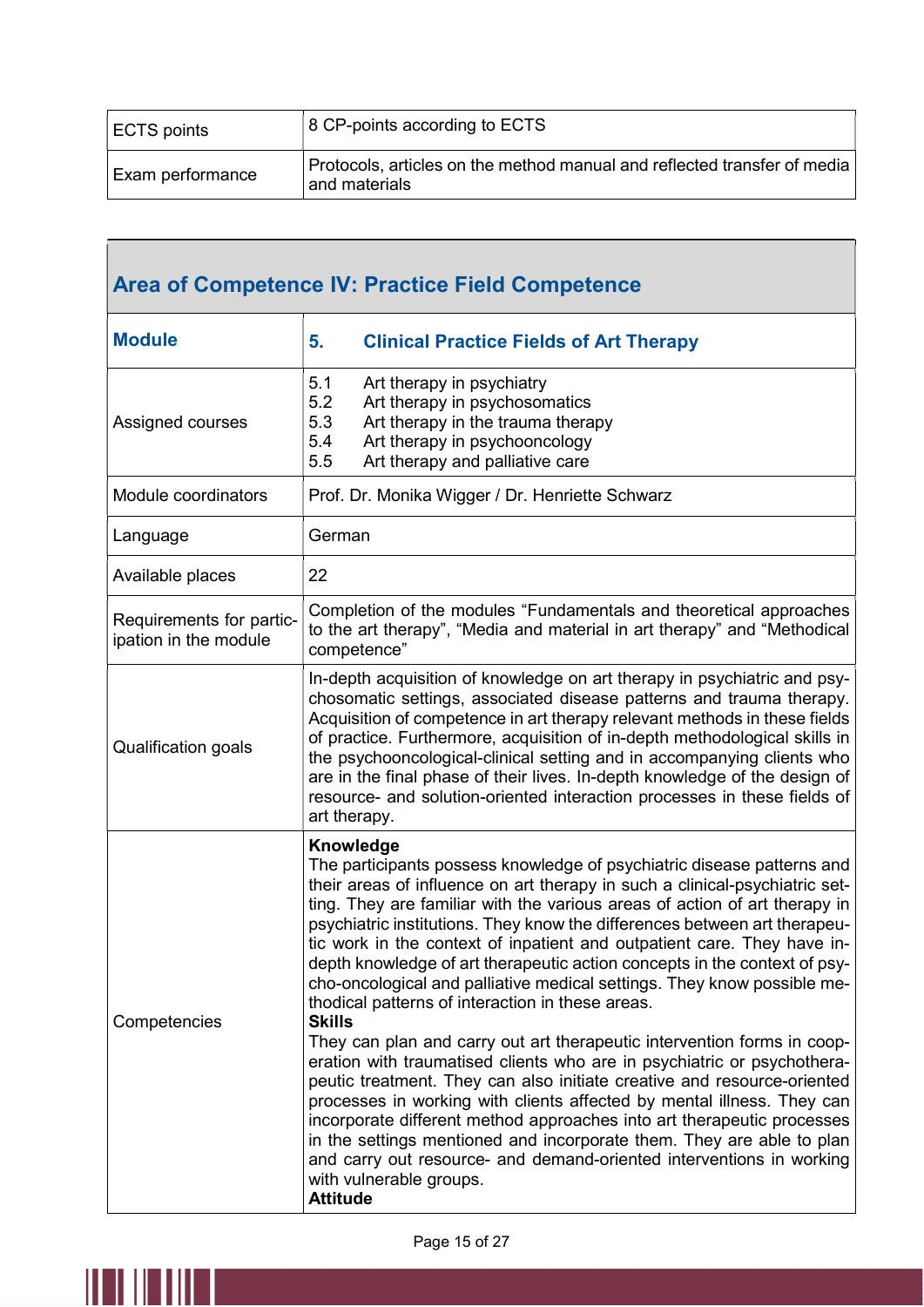|          | They are able to become aware of their own subjective attitudes towards<br>health and illness and to reflect on them in their work as art therapists.<br>They are able to reflect on the characteristics of individual and group art<br>therapy in a psychiatric context. In individual and group-related interac-<br>tion processes in the clinical context, they can reflect on their own ther-<br>apeutic role and that of the clients and differentiate between them.                                                                                                                                                                                                                                                                                                                                                                                                                                                                                                                                                                                                                                                                                                                                                                                                                                                                                                                                                                                                                                                                                                                                                                                                                                                                                                                                |
|----------|----------------------------------------------------------------------------------------------------------------------------------------------------------------------------------------------------------------------------------------------------------------------------------------------------------------------------------------------------------------------------------------------------------------------------------------------------------------------------------------------------------------------------------------------------------------------------------------------------------------------------------------------------------------------------------------------------------------------------------------------------------------------------------------------------------------------------------------------------------------------------------------------------------------------------------------------------------------------------------------------------------------------------------------------------------------------------------------------------------------------------------------------------------------------------------------------------------------------------------------------------------------------------------------------------------------------------------------------------------------------------------------------------------------------------------------------------------------------------------------------------------------------------------------------------------------------------------------------------------------------------------------------------------------------------------------------------------------------------------------------------------------------------------------------------------|
| Contents | Art therapy is characterised by a certain heterogeneity in the field of work<br>of mental illnesses. This results in different approaches to action for art<br>therapists, depending on the disease pattern, and art therapeutic inter-<br>vention possibilities that set different priorities. In psychiatry, art therapy<br>is broadly based in that it makes use of different interaction patterns and<br>thus offers clients individual and group approaches that are oriented to<br>their specific clinical pictures and individual needs. In this module, the<br>acquired basic knowledge about psychiatric disease patterns will be<br>deepened with the help of possible art therapeutic intervention ap-<br>proaches from a practical perspective in order to learn about and apply<br>possible theory and practice-related art therapeutic approaches in the<br>psychiatric setting in the context of resource and client orientation.<br>In addition, art therapists are active in practice not only in the "classical"<br>psychotherapeutic settings but also in more specific contexts such as<br>psycho-oncology and palliative care. Art therapy is of great importance<br>in these fields of work, in addition to psychiatry, in order to accompany<br>clients and their relatives in art therapy who are confronted with the fi-<br>niteness of life. Art therapy offers these vulnerable groups of people the<br>opportunity to express themselves individually with the help of artistic<br>materials, where words may no longer suffice. In this respect, art therapy<br>is capable of accompanying processes of letting go and farewell at this<br>point at the end of one's lifetime. In this way, inner images can be<br>grasped that otherwise can no longer be carried outward. |
|          | Contents of this module are:<br>Fundamentals of art therapy in psychiatry, the historical development<br>$\bullet$<br>and deepening of basic psychiatric disease patterns that are im-<br>portant for art therapy.<br>Basic and practical knowledge of relevant specialist concepts (cog-<br>٠<br>nitive behavorial analysis system of psychotherapy (CBASP) and<br>"qualified withdrawal") as well as related case work and reflection<br>Deepening theoretical and practical foundations for art therapy in the<br>$\bullet$<br>work with mentally ill clients and their application in practice<br>Fundamentals of art therapeutic forms and lines of intervention with<br>$\bullet$<br>a resource-oriented and revealing focus as well as their possibilities,<br>limits and modes of action in psychosomatics<br>Self-experience-related examination of art therapeutic forms of inter-<br>$\bullet$<br>vention in psychosomatics and the subjective-intrinsic attitude to the<br>areas of "health" and "illness"<br>Fundamentals of trauma, its origin, consequences, recognition and<br>$\bullet$<br>trauma therapy<br>Theoretical and practical basics of art therapeutic interventions and<br>٠<br>approaches in working with traumatized clients<br>Theoretical and practical exercises on different art therapeutic con-<br>$\bullet$<br>cepts in psychotherapy and art therapy                                                                                                                                                                                                                                                                                                                                                                                                               |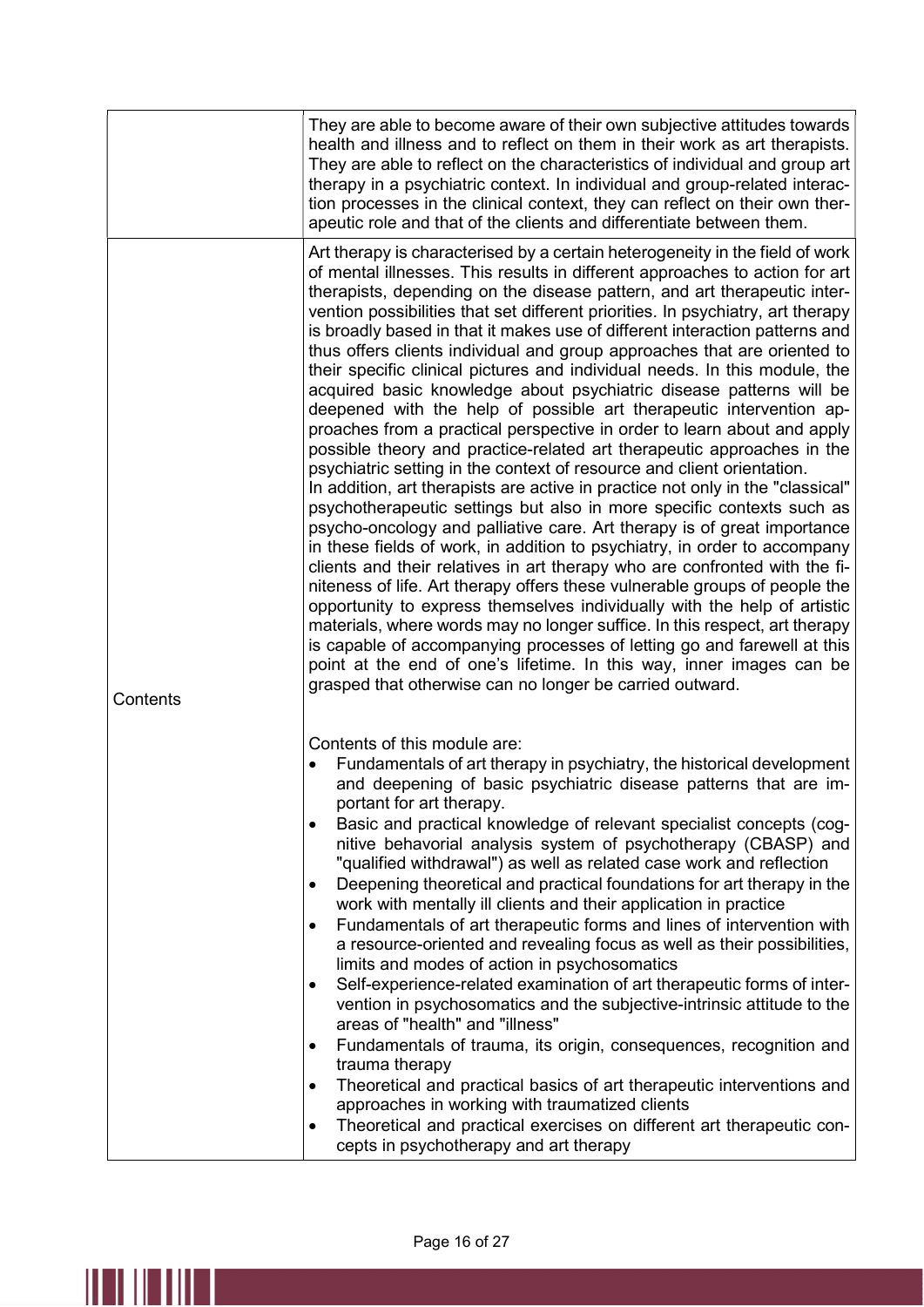|                                    | Theoretical and practical fundamentals of art therapy in psycho-on-<br>$\bullet$<br>cological treatment contexts as well as basic conditions of work in<br>this structure<br>Specific therapeutic relationship design in the context of psycho-on-<br>$\bullet$<br>cology<br>Practical forms of intervention of art therapy in therapeutic work with<br>$\bullet$<br>cancer patients<br>Dealing with central questions of the finiteness of life (death, life and<br>$\bullet$<br>mortality)<br>Content and methodological positioning of art therapy in palliative<br>$\bullet$<br>care contexts<br>Art therapy in the palliative field - forms of intervention, possibilities,<br>$\bullet$<br>goals and limits<br>Therapeutic relationship design at the end of life<br>$\bullet$ |
|------------------------------------|--------------------------------------------------------------------------------------------------------------------------------------------------------------------------------------------------------------------------------------------------------------------------------------------------------------------------------------------------------------------------------------------------------------------------------------------------------------------------------------------------------------------------------------------------------------------------------------------------------------------------------------------------------------------------------------------------------------------------------------------------------------------------------------|
| teaching<br>Form<br>of<br>learning | Five two-day block seminars each                                                                                                                                                                                                                                                                                                                                                                                                                                                                                                                                                                                                                                                                                                                                                     |
| Workload (h)                       | 300 h                                                                                                                                                                                                                                                                                                                                                                                                                                                                                                                                                                                                                                                                                                                                                                                |
| Contact hours (h)                  | 67,5 h (90 UE)                                                                                                                                                                                                                                                                                                                                                                                                                                                                                                                                                                                                                                                                                                                                                                       |
| Self-study workload (h)            | 232,5h                                                                                                                                                                                                                                                                                                                                                                                                                                                                                                                                                                                                                                                                                                                                                                               |
| <b>ECTS</b> points                 | 10 CP-points according to ECTS                                                                                                                                                                                                                                                                                                                                                                                                                                                                                                                                                                                                                                                                                                                                                       |
| Exam performance                   | Protocols, articles on the method manual and reflected transfer of media<br>and materials                                                                                                                                                                                                                                                                                                                                                                                                                                                                                                                                                                                                                                                                                            |

| <b>Module</b>                                     | <b>Pedagogical, Curative Education and Social Practice</b><br>6.<br><b>Fields of Art Therapy</b>                                                                                                                                                                                                                                                                                                                                                            |
|---------------------------------------------------|-------------------------------------------------------------------------------------------------------------------------------------------------------------------------------------------------------------------------------------------------------------------------------------------------------------------------------------------------------------------------------------------------------------------------------------------------------------|
| Assigned courses                                  | 6.1<br>Pedagogical counselling with young people<br>6.2<br>Art therapeutic context: children, youth and families<br>6.3<br>Art therapeutic context: age, gerontology and geriatric psychiatry<br>6.4<br>School and education<br>6.5<br>Art assistance and inclusion                                                                                                                                                                                         |
| Module coordinators                               | Prof. Dr. Monika Wigger / Dr. Henriette Schwarz                                                                                                                                                                                                                                                                                                                                                                                                             |
| Language                                          | German                                                                                                                                                                                                                                                                                                                                                                                                                                                      |
| Available places                                  | 22                                                                                                                                                                                                                                                                                                                                                                                                                                                          |
| Requirements for partic-<br>ipation in the module | Completion of the modules "Fundamentals and theoretical approaches<br>to the art therapy", "Media and material in art therapy" and "Methodical<br>competence"                                                                                                                                                                                                                                                                                               |
| Qualification goals                               | In-depth knowledge of art therapeutic work and various age groups as<br>well as biography-oriented work. Acquisition of knowledge about the<br>work of art therapists with target groups of different ages. Furthermore,<br>in-depth acquisition of knowledge on inclusive concepts within the frame-<br>work of art therapeutic practice, art assistance and mediation, and the<br>significance of art therapy in the context of people with disabilities. |

٦

 $\mathsf{r}$ 

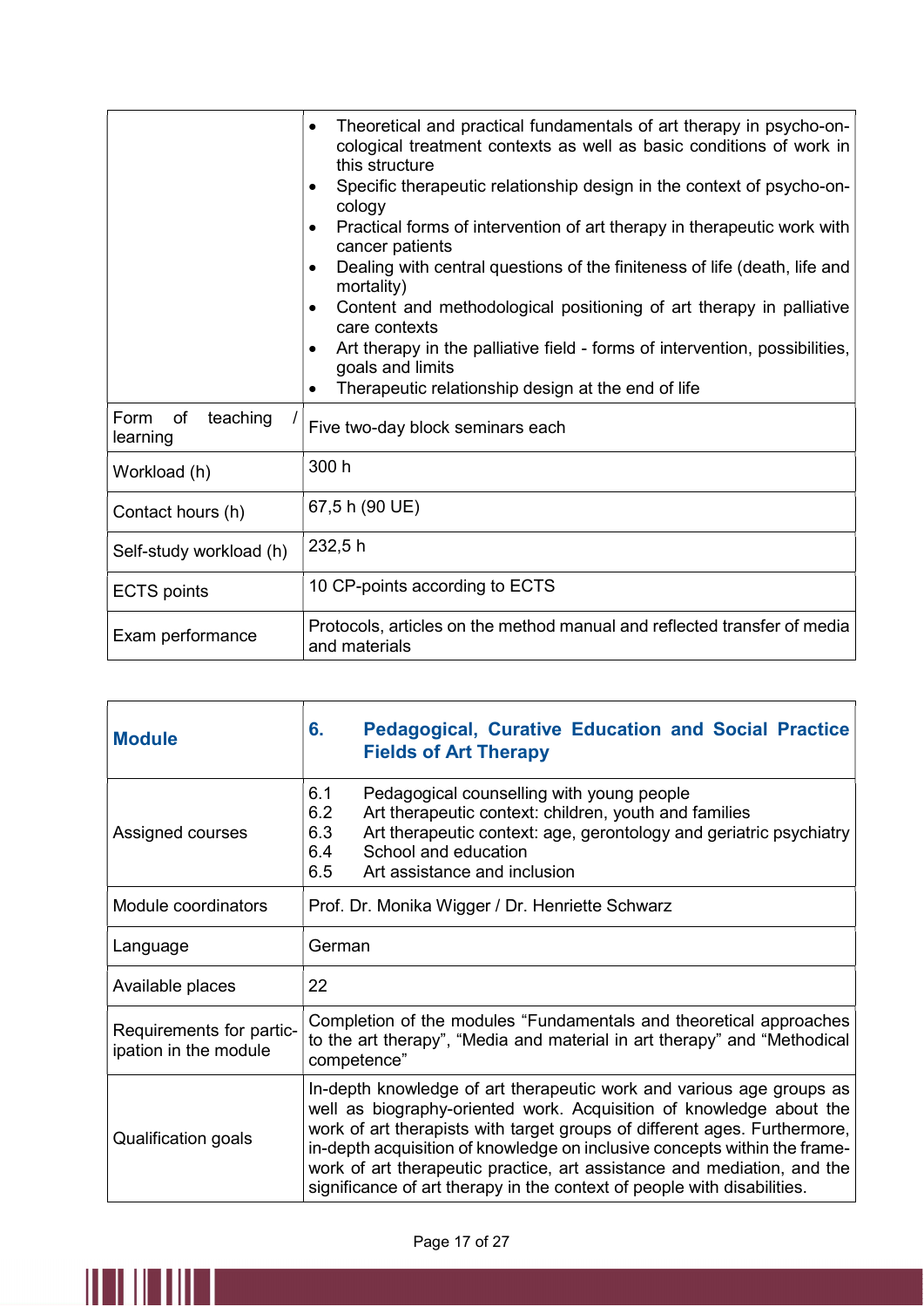| Competencies | Knowledge<br>The participants know dialogical procedures and their fields of applica-<br>tion in the context of different age groups. They have knowledge of bio-<br>graphically oriented work and know its areas of application. They know<br>models of conversation and are able to integrate them into counselling<br>interviews with younger and older target groups. They know the im-<br>portance of social inclusion and the role that the design of inclusive struc-<br>tures plays in the context of art therapy. They know what role art therapy<br>plays in the context of schools and have in this respect a deeper<br>knowledge of art therapy work with young people.                                                                                                                                                                                                                                                                                                                                                                                                                                                                                                                                                                                                                                                                                                                                                                                                                                                                                                                                                                                                                                                                                                                                                                                                                                                                                                                                                                                                                                             |
|--------------|---------------------------------------------------------------------------------------------------------------------------------------------------------------------------------------------------------------------------------------------------------------------------------------------------------------------------------------------------------------------------------------------------------------------------------------------------------------------------------------------------------------------------------------------------------------------------------------------------------------------------------------------------------------------------------------------------------------------------------------------------------------------------------------------------------------------------------------------------------------------------------------------------------------------------------------------------------------------------------------------------------------------------------------------------------------------------------------------------------------------------------------------------------------------------------------------------------------------------------------------------------------------------------------------------------------------------------------------------------------------------------------------------------------------------------------------------------------------------------------------------------------------------------------------------------------------------------------------------------------------------------------------------------------------------------------------------------------------------------------------------------------------------------------------------------------------------------------------------------------------------------------------------------------------------------------------------------------------------------------------------------------------------------------------------------------------------------------------------------------------------------|
|              | <b>Skills</b><br>They can incorporate the same dialogical procedures into the art thera-<br>peutic process in a resource- and target group-oriented way. They can<br>use art therapeutic procedures that focus on the biographical back-<br>grounds of the clients and relate to their individual living environment.<br>They can work in an assisting way in the therapeutic process with people<br>with disabilities and accompany them. As an art therapist, they can initi-<br>ate exemplary art therapy projects at schools and work creatively and<br>artistically with children and young people, e.g. in art workshops. They<br>are capable of accompanying clients in the reception of art and works of<br>art and to support them in the process.<br><b>Attitude</b>                                                                                                                                                                                                                                                                                                                                                                                                                                                                                                                                                                                                                                                                                                                                                                                                                                                                                                                                                                                                                                                                                                                                                                                                                                                                                                                                                  |
|              | They are able to empathetically reflect the respective needs and re-<br>sources of the clients. They are able to grasp and reflect on the different<br>biographical backgrounds of the different generations. They can reflect<br>on the importance of art education and assistance in working with people<br>with disabilities. They can reflect on the potentials and risks of art therapy<br>in schools in individual cases and develop tailor-made offers.                                                                                                                                                                                                                                                                                                                                                                                                                                                                                                                                                                                                                                                                                                                                                                                                                                                                                                                                                                                                                                                                                                                                                                                                                                                                                                                                                                                                                                                                                                                                                                                                                                                                  |
| Contents     | Art therapeutic procedures are applied in pedagogical and social fields<br>of work across all ages and over the entire life span, whereby the poten-<br>tial target group is per se very differentiated. Art therapy is important, for<br>example, in the context of gerontopsychiatric settings and dementia, in<br>order to strengthen certain competencies that gradually deteriorate in the<br>course of these cognitive degradation processes, such as the ability to<br>orient oneself and to concentrate. At the same time, group-based ap-<br>proaches also stimulate social exchange among the participants. In ad-<br>dition, art therapy is important in the work with children, adolescents and<br>families in order to pick up on the resources and needs of the clients in<br>an individual and group context and to strengthen their scope for action.<br>Furthermore, art therapy, through its diverse creative processes, contrib-<br>utes to possibilities of social participation - e.g. through the various artis-<br>tic media that can be used in the art therapeutic process. These<br>strengthen, for example, the individual possibilities of people with disa-<br>bilities to express and represent themselves. Here, art therapists are of-<br>ten active as art assistants, accompanying and strengthening their cli-<br>ents in a process-oriented manner. In addition, inclusive individual and<br>group projects can strengthen social participation and solidarity through<br>communal design. In the art therapeutic process of creating and shaping,<br>clients with and without impairments can see themselves as actors. In<br>addition, art therapeutic methods are also suitable for working with stu-<br>dents, for example to accompany them in crisis situations or to stimulate<br>their creativity and support their personality development.<br>In this module, the life span of the respective target groups will be exam-<br>ined to determine what ultimately constitutes them, what influence this<br>has on professional, art therapeutic action, and which special procedures |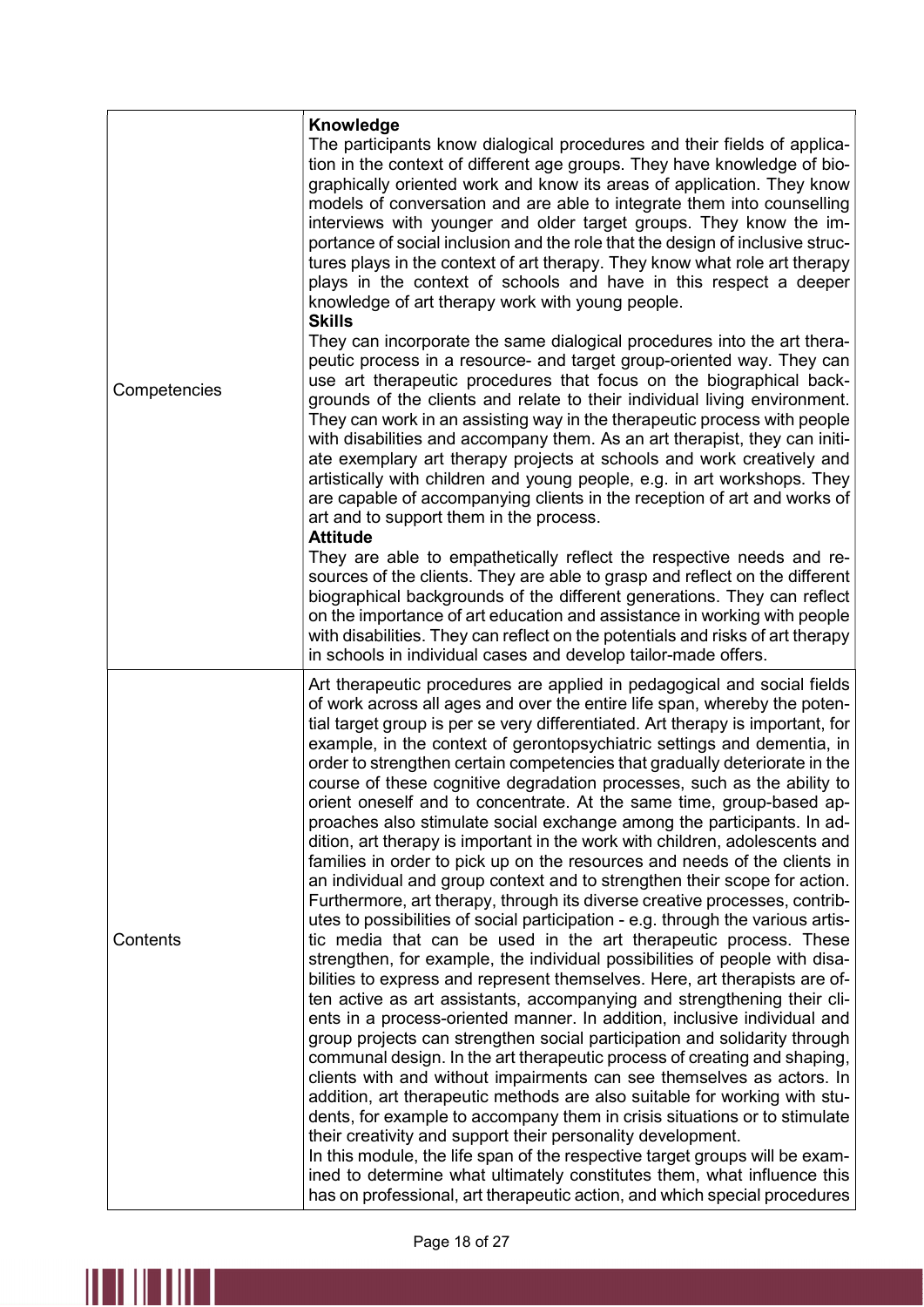|                                    | and approaches can be used and are suitable. This module therefore<br>focuses as well in particular on art therapeutic processes and associated<br>tasks when it comes to artistic assistance and art education for special<br>target groups.<br>Contents of this module are:<br>Theoretical and practical basic knowledge on developmental disor-<br>$\bullet$<br>ders and delays in adolescence as well as dissocial behaviour<br>Deepening practical examples with artistic media and materials in the<br>context of pedagogical-artistic-therapeutic counselling and accompa-<br>niment of young people and young adults<br>Fundamentals of art therapeutic work with a focus on younger and<br>$\bullet$ |
|------------------------------------|---------------------------------------------------------------------------------------------------------------------------------------------------------------------------------------------------------------------------------------------------------------------------------------------------------------------------------------------------------------------------------------------------------------------------------------------------------------------------------------------------------------------------------------------------------------------------------------------------------------------------------------------------------------------------------------------------------------|
|                                    | young people and families<br>Theoretical and practical basic knowledge of conversation in the con-<br>$\bullet$<br>text of counselling interviews with children, adolescents and families<br>Consolidation of acquired methodological knowledge and skills as<br>$\bullet$<br>well as reflection on one's own therapeutic attitude through practice-<br>related role-plays<br>Gerontological basic knowledge and approaches of art therapy with<br>$\bullet$                                                                                                                                                                                                                                                  |
|                                    | elderly and old people and their relatives<br>Gerontopsychiatric disease patterns and their relevance for art ther-<br>apy                                                                                                                                                                                                                                                                                                                                                                                                                                                                                                                                                                                    |
|                                    | Possibilities of art therapeutic procedures in gerontological and geri-<br>atric contexts                                                                                                                                                                                                                                                                                                                                                                                                                                                                                                                                                                                                                     |
|                                    | Fundamental knowledge of art pedagogy, an art pedagogical under-<br>$\bullet$<br>standing of the subject and the self and its location in the school sec-<br>tor                                                                                                                                                                                                                                                                                                                                                                                                                                                                                                                                              |
|                                    | Fundamental knowledge of aesthetic experience and appropriation<br>$\bullet$<br>processes in childhood and adolescence<br>Theoretical and practical fundamentals of the concept of the "art<br>$\bullet$<br>workshop" in the school context<br>Possibilities, chances and limits of art therapeutic programs at<br>$\bullet$<br>schools for the accompaniment in crisis situations, personality and                                                                                                                                                                                                                                                                                                           |
|                                    | creativity development of children and adolescents<br>Theoretical and practical fundamentals for art assistance, education<br>and mediation                                                                                                                                                                                                                                                                                                                                                                                                                                                                                                                                                                   |
|                                    | Fundamentals and conditions of inclusion, e.g. within the art thera-<br>$\bullet$<br>peutic spectrum of activities                                                                                                                                                                                                                                                                                                                                                                                                                                                                                                                                                                                            |
|                                    | Art therapeutic procedures, methods and media with regard to inclu-<br>$\bullet$<br>sion and art assistance                                                                                                                                                                                                                                                                                                                                                                                                                                                                                                                                                                                                   |
|                                    | Best practices such as studios at psychiatric institutions, collections<br>of art positions such as outsider art, etc.                                                                                                                                                                                                                                                                                                                                                                                                                                                                                                                                                                                        |
| Form<br>of<br>teaching<br>learning | Five two-day block seminars each                                                                                                                                                                                                                                                                                                                                                                                                                                                                                                                                                                                                                                                                              |
| Workload (h)                       | 300 h                                                                                                                                                                                                                                                                                                                                                                                                                                                                                                                                                                                                                                                                                                         |
| Contact hours (h)                  | 67,5 h (90 UE)                                                                                                                                                                                                                                                                                                                                                                                                                                                                                                                                                                                                                                                                                                |
| Self-study workload (h)            | 232,5                                                                                                                                                                                                                                                                                                                                                                                                                                                                                                                                                                                                                                                                                                         |
| <b>ECTS</b> points                 | 10 CP-points according to ECTS                                                                                                                                                                                                                                                                                                                                                                                                                                                                                                                                                                                                                                                                                |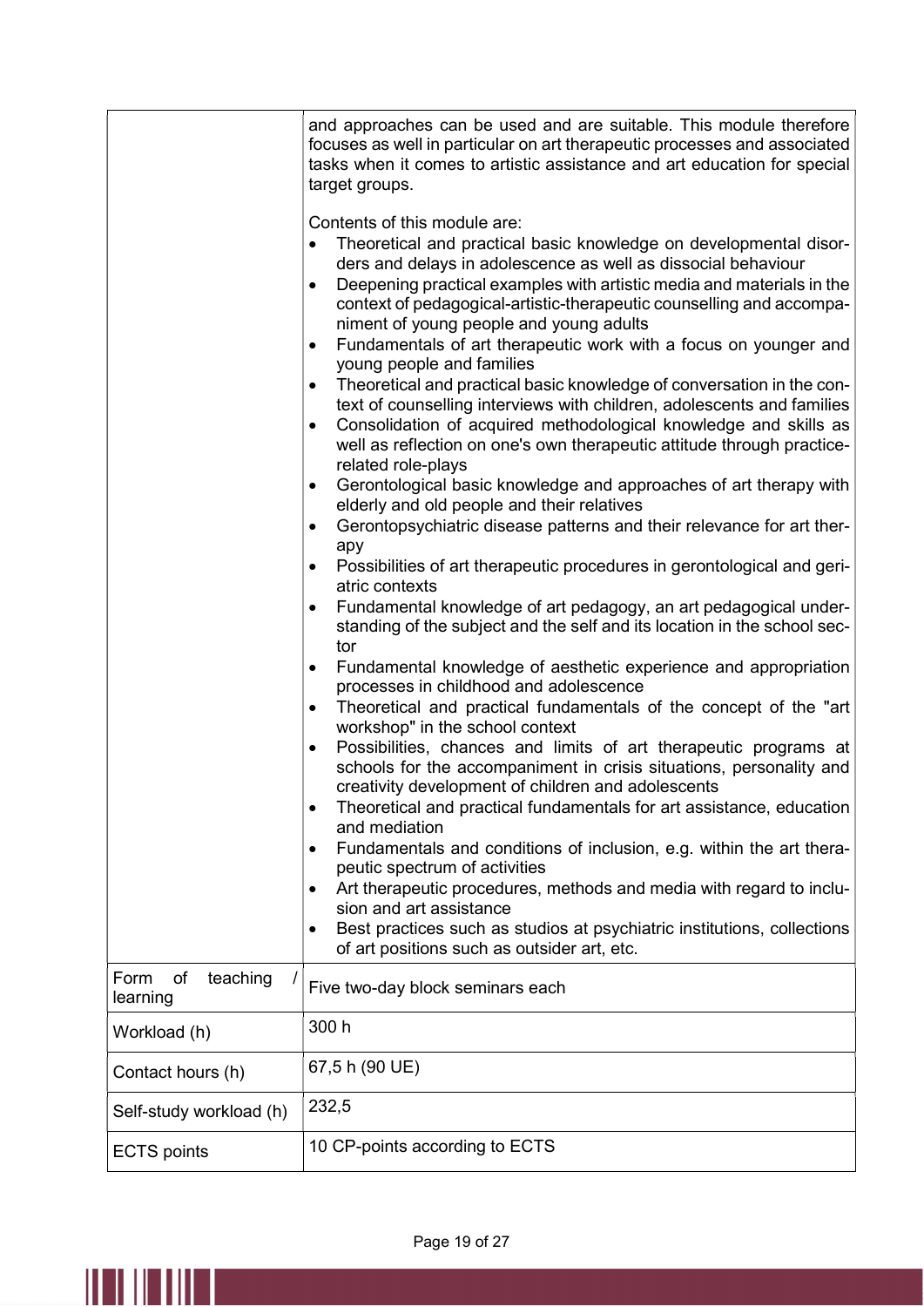| Exam performance | Protocols, articles on the method manual and reflected transfer of media<br>and materials |
|------------------|-------------------------------------------------------------------------------------------|
|                  |                                                                                           |

| <b>Module</b>                                     | 7.<br><b>Excursions / Field Trips</b>                                                                                                                                                                                                                                                                                                                                                                                                                                                                                                                                                                                                                                                                                                                                                                                                                                                                                                                                                                                                                                                                                                                  |
|---------------------------------------------------|--------------------------------------------------------------------------------------------------------------------------------------------------------------------------------------------------------------------------------------------------------------------------------------------------------------------------------------------------------------------------------------------------------------------------------------------------------------------------------------------------------------------------------------------------------------------------------------------------------------------------------------------------------------------------------------------------------------------------------------------------------------------------------------------------------------------------------------------------------------------------------------------------------------------------------------------------------------------------------------------------------------------------------------------------------------------------------------------------------------------------------------------------------|
| Module coordinators                               | Prof. Dr. Monika Wigger / Dr. Henriette Schwarz                                                                                                                                                                                                                                                                                                                                                                                                                                                                                                                                                                                                                                                                                                                                                                                                                                                                                                                                                                                                                                                                                                        |
| Language                                          | German                                                                                                                                                                                                                                                                                                                                                                                                                                                                                                                                                                                                                                                                                                                                                                                                                                                                                                                                                                                                                                                                                                                                                 |
| Available places                                  | 22                                                                                                                                                                                                                                                                                                                                                                                                                                                                                                                                                                                                                                                                                                                                                                                                                                                                                                                                                                                                                                                                                                                                                     |
| Requirements for partic-<br>ipation in the module | Completion of the modules "Fundamentals and theoretical approaches<br>to the art therapy", "Media and material in art therapy" and "Methodical<br>competence"                                                                                                                                                                                                                                                                                                                                                                                                                                                                                                                                                                                                                                                                                                                                                                                                                                                                                                                                                                                          |
| <b>Qualification goals</b>                        | In-depth acquisition of knowledge about specific working conditions in<br>very heterogeneous fields of work of art therapists. Reflection on working<br>conditions in the context of different fields of work.                                                                                                                                                                                                                                                                                                                                                                                                                                                                                                                                                                                                                                                                                                                                                                                                                                                                                                                                         |
| Competencies                                      | <b>Knowledge</b><br>The participants have knowledge of art therapeutic assignments and the<br>specific art therapeutic work profile in the respective field of work.<br><b>Skills</b><br>They are able to recognise and understand relevant practical field con-<br>ditions, such as the furnishing of studios or other premises. They can<br>transfer and understand the theoretical findings from the intensive phase<br>with regard to heterogeneous fields of work.<br><b>Attitude</b><br>They are able to reflect theoretical contents from the practice field mod-<br>ules of the intensive phase and thus to transfer them into practice.                                                                                                                                                                                                                                                                                                                                                                                                                                                                                                       |
| Contents                                          | In practice, art therapeutic fields of work are very heterogeneous and<br>widely spread. Through the excursions that can be offered within this<br>module, the participants have the opportunity to gain insight into the<br>practice and, if necessary, to get to know unknown fields of work and<br>practice. The excursions can take place in psychiatric or rehabilitative<br>institutions. Excursions to educational or social institutions are also pos-<br>sible. Examples include excursions to such historical collections as the<br>Prinzhorn Collection (Heidelberg) or the Art Brut Collection (Lausanne).<br>In this respect, the excursions contribute to an expanded understanding<br>of the role of the participants in art therapy and promote the acquisition<br>of action practice within different art therapeutic settings. In addition, the<br>insight into the practice offers the opportunity to gain an overview of the<br>very different professional possibilities of art therapists. In this sense, the<br>excursions function as a supplement to the internship to be completed in<br>an art therapeutic field of action. |
| Form<br>teaching<br>οf<br>learning                | Two one-day excursions are available as an option. The excursions are<br>based on the modules of the intensive phase and give the participants<br>an insight into the professional practice of art therapy and complement<br>the theoretical findings of the respective seminars. They are organised<br>by the respective lecturers in consultation with the participants.                                                                                                                                                                                                                                                                                                                                                                                                                                                                                                                                                                                                                                                                                                                                                                             |
| Workload (h)                                      | 60 h                                                                                                                                                                                                                                                                                                                                                                                                                                                                                                                                                                                                                                                                                                                                                                                                                                                                                                                                                                                                                                                                                                                                                   |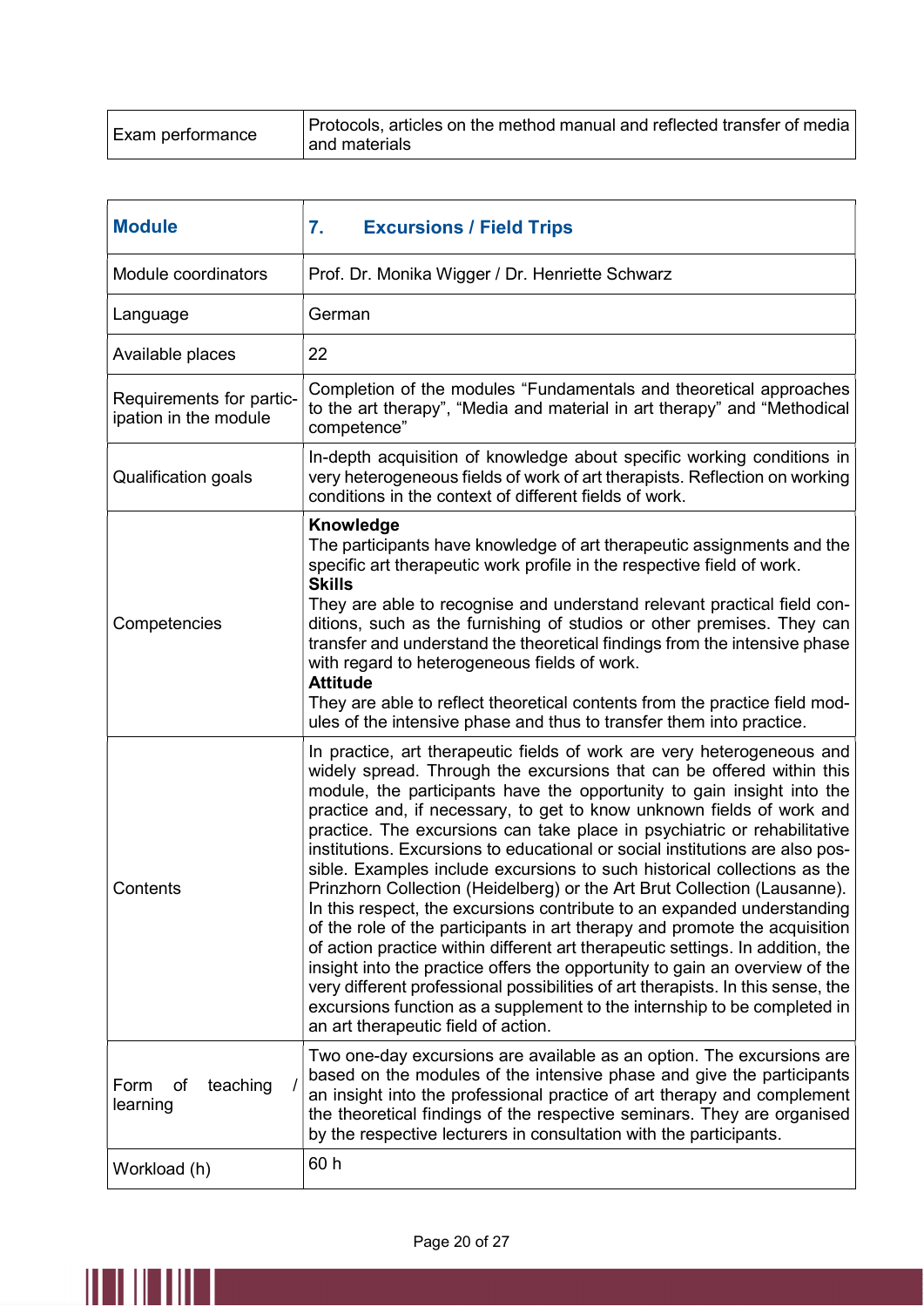| Contact hours (h)       | 13,5h                         |
|-------------------------|-------------------------------|
| Self-study workload (h) | 46,5h                         |
| <b>ECTS</b> points      | 2 CP-points according to ECTS |
| Exam performance        | Project report                |

# Area of Competence V: Final Thesis

| <b>Module</b>                                     | 8. Presentation Preparation, Final Thesis and Colloquium                                                                                                                                                                                                                                                                                                                                                                                                                                                                                                                                                                                                                                                                                                                                                                                                                                                                                                                       |
|---------------------------------------------------|--------------------------------------------------------------------------------------------------------------------------------------------------------------------------------------------------------------------------------------------------------------------------------------------------------------------------------------------------------------------------------------------------------------------------------------------------------------------------------------------------------------------------------------------------------------------------------------------------------------------------------------------------------------------------------------------------------------------------------------------------------------------------------------------------------------------------------------------------------------------------------------------------------------------------------------------------------------------------------|
| Module coordinators                               | Anja Beier                                                                                                                                                                                                                                                                                                                                                                                                                                                                                                                                                                                                                                                                                                                                                                                                                                                                                                                                                                     |
| Language                                          | German                                                                                                                                                                                                                                                                                                                                                                                                                                                                                                                                                                                                                                                                                                                                                                                                                                                                                                                                                                         |
| Available places                                  | 22                                                                                                                                                                                                                                                                                                                                                                                                                                                                                                                                                                                                                                                                                                                                                                                                                                                                                                                                                                             |
| Requirements for partic-<br>ipation in the module | Completion of the basic and intensive phase, internship and participation<br>in<br>the mentor groups $(130 h / 175 UE)$ ,<br>$\bullet$<br>the artistic workshop (min. 80 h or 107 UE),<br>$\bullet$<br>supervision and<br>$\bullet$<br>self-awareness.<br>$\bullet$                                                                                                                                                                                                                                                                                                                                                                                                                                                                                                                                                                                                                                                                                                            |
| <b>Qualification goals</b>                        | Enabling participants to work independently and scientifically and to de-<br>fend their own research relevant to art therapy practice in a critical dis-<br>course.                                                                                                                                                                                                                                                                                                                                                                                                                                                                                                                                                                                                                                                                                                                                                                                                            |
| Competencies                                      | Knowledge<br>Participants are familiar with relevant databases for researching relevant<br>scientific and art therapeutic literature. They have knowledge of basic<br>concepts of empirical social research in the context of art therapy.<br><b>Skills</b><br>They can develop a relevant, art therapeutic research question taking<br>into account aspects of scientific work and work on it in the form of a<br>scientific thesis. They can prepare the results of their own dissertation<br>accordingly, succinctly put them in a nutshell and present the results.<br>They can generalize and transfer the results of their own dissertation and<br>their significance to individual art therapeutic practice.<br><b>Attitude</b><br>They have a professional scientific, critical attitude to present, defend<br>and reflect research results. They can reflect on the results of their own<br>research with regard to the relevance to their own professional practice. |
| Contents                                          | The intensive phase of the Academic Further Education Art Therapy<br>leads to the processing of an own scientific final thesis and concludes<br>with the later presentation of results in the context of a final colloquium<br>lasting several days. In the final thesis an own question from the spec-<br>trum of art therapeutic practice is developed and worked on under scien-<br>tific aspects. The accompanying mentor groups, in which possible topics<br>can be discussed in advance and treated in "tandems", offer a starting                                                                                                                                                                                                                                                                                                                                                                                                                                       |

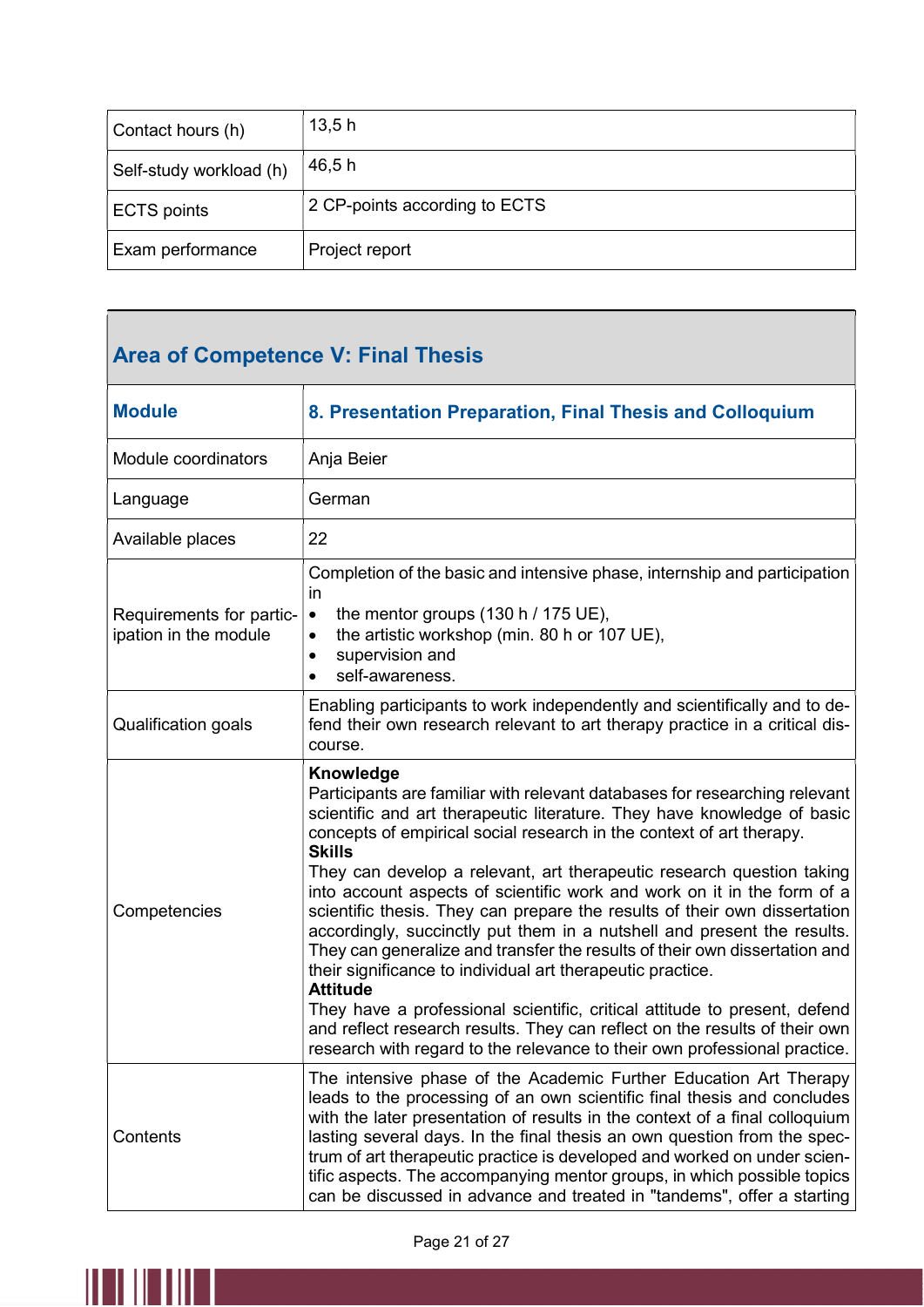|                                    | point or assistance for the development of a relevant, art therapeutic<br>question for the final thesis.<br>In addition, an individual final presentation for the examination days will<br>be developed in the seminar of presentation preparation with the help of<br>own ideas and the creativity of the group, in which the self-conception as<br>an art therapist will be expressed. The work during the preparation for<br>the presentation will be supervisorily accompanied. In view of their train-<br>ing period in the Academic Further Education Art Therapy, the partici-<br>pants design a concept of how they would like to convey the individual<br>experiences of the group.<br>The final colloquium lasts several days and includes a presentation in<br>which one's own artistic or art therapeutic career, one's own art thera-<br>peutic practice as well as the final thesis and its results are presented.<br>Contents of this module are:<br>presentation preparation,<br>final thesis, |
|------------------------------------|----------------------------------------------------------------------------------------------------------------------------------------------------------------------------------------------------------------------------------------------------------------------------------------------------------------------------------------------------------------------------------------------------------------------------------------------------------------------------------------------------------------------------------------------------------------------------------------------------------------------------------------------------------------------------------------------------------------------------------------------------------------------------------------------------------------------------------------------------------------------------------------------------------------------------------------------------------------------------------------------------------------|
|                                    | colloquium and exam                                                                                                                                                                                                                                                                                                                                                                                                                                                                                                                                                                                                                                                                                                                                                                                                                                                                                                                                                                                            |
| Form<br>of<br>teaching<br>learning | Presentation preparation is organised in the form of seminars. Partici-<br>pants are prepared for their final thesis and have the opportunity to or-<br>ganise their biographical and visual presentation, which is part of the final<br>process.                                                                                                                                                                                                                                                                                                                                                                                                                                                                                                                                                                                                                                                                                                                                                              |
|                                    | The final colloquium, which lasts several days, includes the final presen-<br>tation and the exam interview. Those who have submitted their final the-<br>sis will be admitted to the exam interview, irrespective of the other exam<br>performances to be provided.                                                                                                                                                                                                                                                                                                                                                                                                                                                                                                                                                                                                                                                                                                                                           |
| Workload (h)                       | 210 h                                                                                                                                                                                                                                                                                                                                                                                                                                                                                                                                                                                                                                                                                                                                                                                                                                                                                                                                                                                                          |
| Contact hours (h)                  | 43,5h                                                                                                                                                                                                                                                                                                                                                                                                                                                                                                                                                                                                                                                                                                                                                                                                                                                                                                                                                                                                          |
| Self-study workload (h)            | 166,5h                                                                                                                                                                                                                                                                                                                                                                                                                                                                                                                                                                                                                                                                                                                                                                                                                                                                                                                                                                                                         |
| <b>ECTS</b> points                 | 7 CP-points according to ECTS                                                                                                                                                                                                                                                                                                                                                                                                                                                                                                                                                                                                                                                                                                                                                                                                                                                                                                                                                                                  |
| Exam performance                   | Final thesis, colloquium and oral exam                                                                                                                                                                                                                                                                                                                                                                                                                                                                                                                                                                                                                                                                                                                                                                                                                                                                                                                                                                         |

#### Accompanying Modules

II III III

# Area of Competence VI: Technical and Manual Competences Module 9. Artistic Workshop Module coordinators  $\Box$  Charly Loth Language **German** Available places  $\vert$  30 (for different cohorts)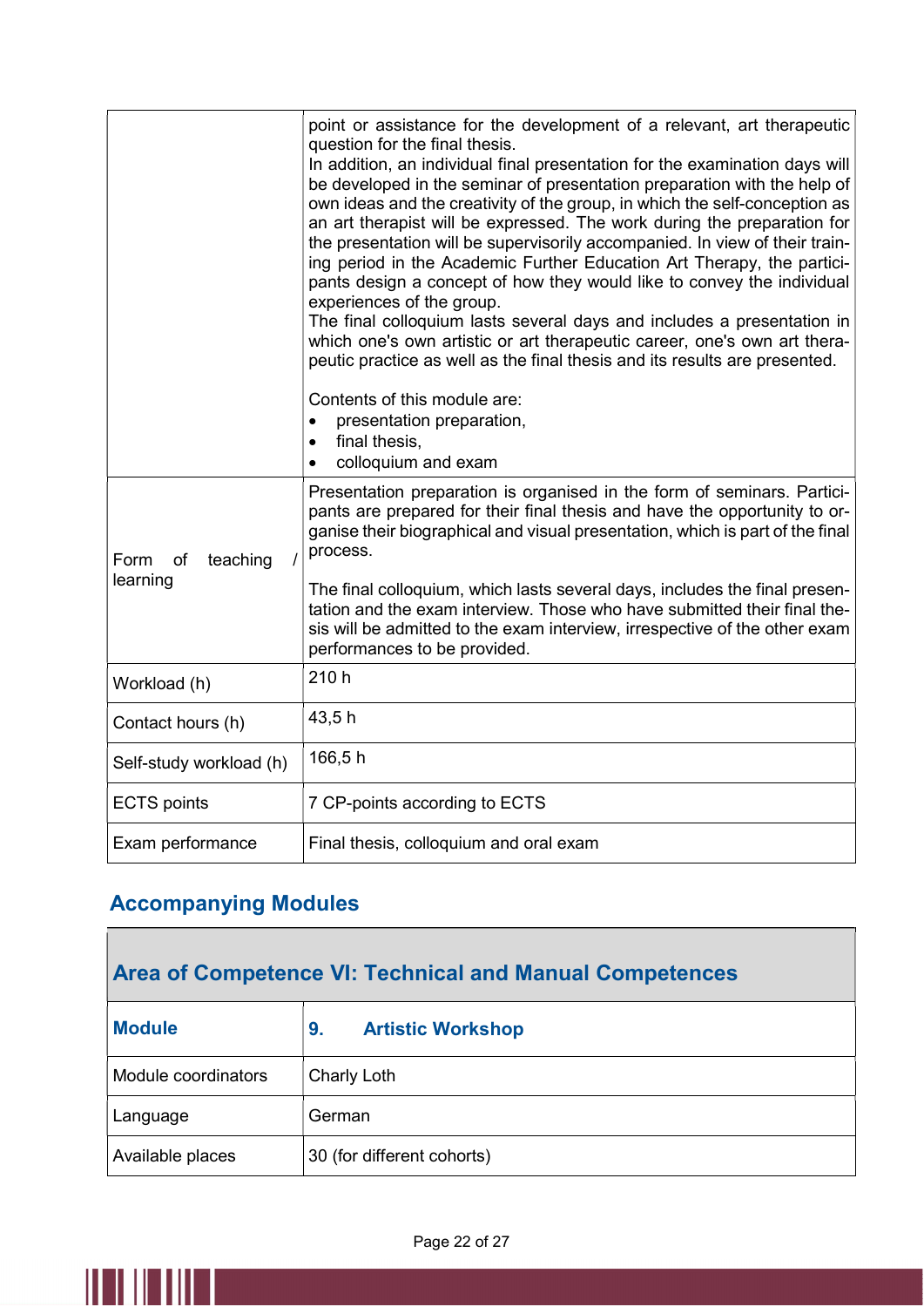| Requirements for partic-<br>ipation in the module | Completion of the basic phase of the Academic Further Education Art<br>Therapy                                                                                                                                                                                                                                                                                                                                                                                                                                                                                                                                                                                                                                                                                                                                                                                                                                                                                                                                                                                                                                                                                                                                                                                                                                                                                                                                                                                                                                                                                                                                                                                                                                                                                                                                                                                                                                                                                                                                                         |
|---------------------------------------------------|----------------------------------------------------------------------------------------------------------------------------------------------------------------------------------------------------------------------------------------------------------------------------------------------------------------------------------------------------------------------------------------------------------------------------------------------------------------------------------------------------------------------------------------------------------------------------------------------------------------------------------------------------------------------------------------------------------------------------------------------------------------------------------------------------------------------------------------------------------------------------------------------------------------------------------------------------------------------------------------------------------------------------------------------------------------------------------------------------------------------------------------------------------------------------------------------------------------------------------------------------------------------------------------------------------------------------------------------------------------------------------------------------------------------------------------------------------------------------------------------------------------------------------------------------------------------------------------------------------------------------------------------------------------------------------------------------------------------------------------------------------------------------------------------------------------------------------------------------------------------------------------------------------------------------------------------------------------------------------------------------------------------------------------|
| Qualification goals                               | Ability to work independently as craftsmen and artists in a variety of fields<br>of art therapy. Testing different approaches and methods in the context<br>of heterogeneous clients.                                                                                                                                                                                                                                                                                                                                                                                                                                                                                                                                                                                                                                                                                                                                                                                                                                                                                                                                                                                                                                                                                                                                                                                                                                                                                                                                                                                                                                                                                                                                                                                                                                                                                                                                                                                                                                                  |
| Competencies                                      | Knowledge<br>The participants know organizational conditions and success factors for<br>implementing their own design processes in art therapeutic practice.<br><b>Skills</b><br>They can plan their own technical, manual and artistic design ideas and<br>implement them taking into account process aspects and individual<br>themes.<br><b>Attitude</b><br>They can reflect on the processuality of art therapeutic practice and in-<br>clude their own therapeutic role in this reflection process.                                                                                                                                                                                                                                                                                                                                                                                                                                                                                                                                                                                                                                                                                                                                                                                                                                                                                                                                                                                                                                                                                                                                                                                                                                                                                                                                                                                                                                                                                                                               |
| Contents                                          | The artistic workshop is an important space for the development and ex-<br>perimentation of one's own creative potential as a basic competence of<br>art therapeutic work. In order to deepen and explore one's own artistic-<br>creative processes, a weekly "artistic workshop" is offered in the studio<br>and workshop of the CUF (except December, January and August). The<br>focus is on getting to know and deepening the most diverse materials<br>and techniques. The development of own ideas and points of view, as<br>well as the researching occupation with the environment and pictorial<br>world are focussed. Beyond that the possibility exists of exchanging<br>common over work results and of inspiring itself mutually, in order not to<br>remain stuck in used formative samples and procedures. In addition, ref-<br>erences to historical or contemporary art events can be included. The<br>own process-based artistic-creative discussion in the workshop serves<br>as an elementary practical accompaniment for finding a personal art<br>therapeutic attitude. The spectrum of practical possibilities and tech-<br>niques includes drawing, painting, collage, printing techniques, photog-<br>raphy, woodworking and object construction. The workshop lessons are<br>accompanied by lecturers of the Academic Further Education Art Ther-<br>apy, who also teach the organisation of workshop and studio on the basis<br>of the concrete situation in the room. Continuous participation during the<br>intensive phase is requested. In individual cases and if the distance to<br>the place of further education is longer, parts of the artistic workshop can<br>be completed at the place of residence.<br>The following areas will be explored:<br>Artistic work with pictorial and sculptural means: painting, graphics,<br>$\bullet$<br>printing, alumina, wood<br>Artistic experimental handling of various drawing, painting and plastic<br>materials: clay, natural materials, collage, etc. |
| of<br>teaching<br>Form<br>learning                | Weekly group appointments on Thursday evening (except in January,<br>August and December). A total of thirty-five evenings a year.                                                                                                                                                                                                                                                                                                                                                                                                                                                                                                                                                                                                                                                                                                                                                                                                                                                                                                                                                                                                                                                                                                                                                                                                                                                                                                                                                                                                                                                                                                                                                                                                                                                                                                                                                                                                                                                                                                     |
| Workload (h)                                      | 120 h                                                                                                                                                                                                                                                                                                                                                                                                                                                                                                                                                                                                                                                                                                                                                                                                                                                                                                                                                                                                                                                                                                                                                                                                                                                                                                                                                                                                                                                                                                                                                                                                                                                                                                                                                                                                                                                                                                                                                                                                                                  |
| Contact hours (h)                                 | 80 h (107 UE)                                                                                                                                                                                                                                                                                                                                                                                                                                                                                                                                                                                                                                                                                                                                                                                                                                                                                                                                                                                                                                                                                                                                                                                                                                                                                                                                                                                                                                                                                                                                                                                                                                                                                                                                                                                                                                                                                                                                                                                                                          |
| Self-study workload (h)                           | 40 h                                                                                                                                                                                                                                                                                                                                                                                                                                                                                                                                                                                                                                                                                                                                                                                                                                                                                                                                                                                                                                                                                                                                                                                                                                                                                                                                                                                                                                                                                                                                                                                                                                                                                                                                                                                                                                                                                                                                                                                                                                   |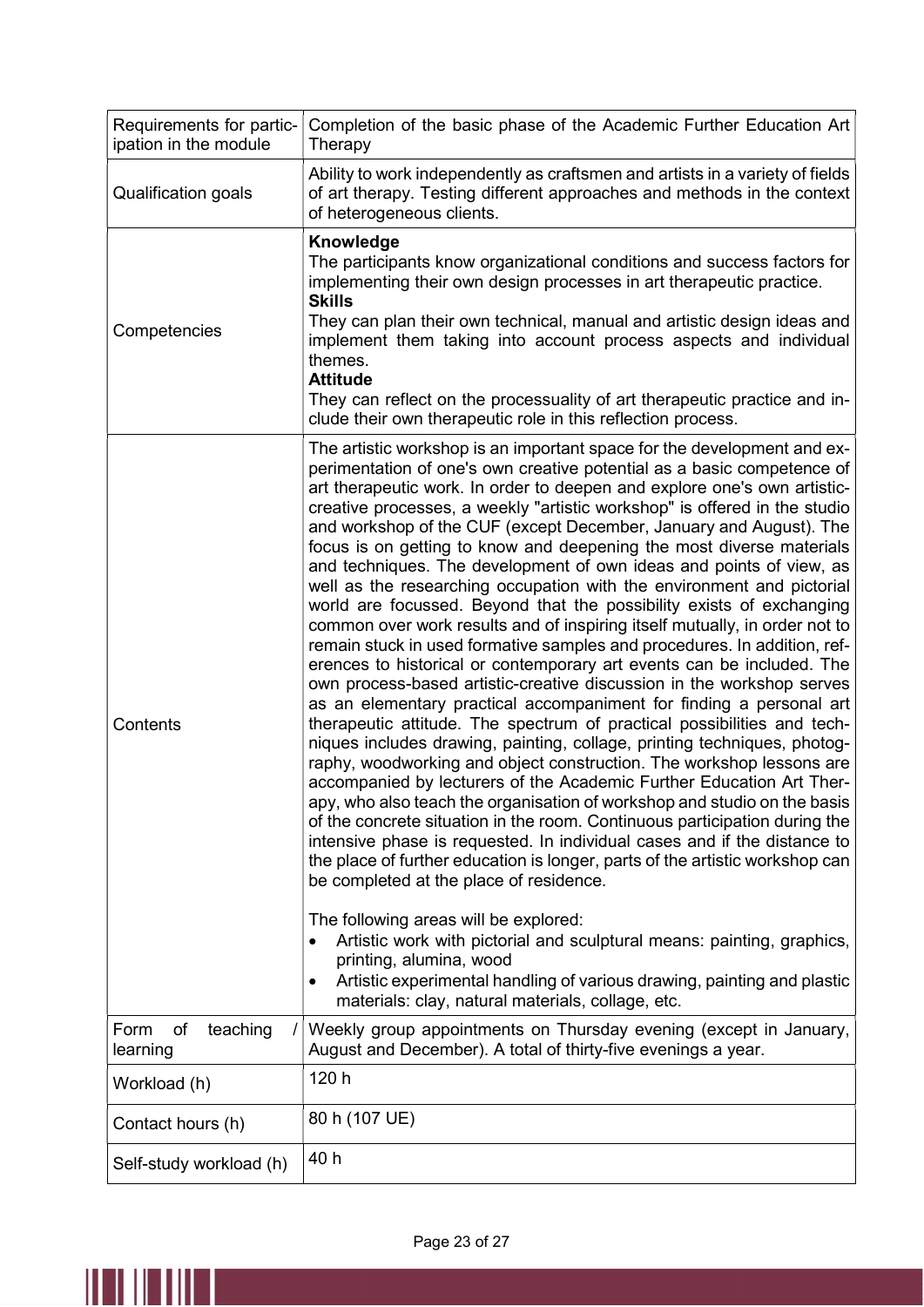| ECTS points             | 4 CP-points according to ECTS                              |
|-------------------------|------------------------------------------------------------|
| <b>Exam performance</b> | Documentation and presentation of a work process or result |

| <b>Area of Competence VII: Group-Specific Competences</b> |                                                                                                                                                                                                                                                                                                                                                                                                                                                                                                                                                                                                                                                                                                                                                                                                                                                                                                                                                                                       |
|-----------------------------------------------------------|---------------------------------------------------------------------------------------------------------------------------------------------------------------------------------------------------------------------------------------------------------------------------------------------------------------------------------------------------------------------------------------------------------------------------------------------------------------------------------------------------------------------------------------------------------------------------------------------------------------------------------------------------------------------------------------------------------------------------------------------------------------------------------------------------------------------------------------------------------------------------------------------------------------------------------------------------------------------------------------|
| <b>Module</b>                                             | 10.<br><b>Mentor groups</b>                                                                                                                                                                                                                                                                                                                                                                                                                                                                                                                                                                                                                                                                                                                                                                                                                                                                                                                                                           |
| Module coordinators                                       | Anja Beier                                                                                                                                                                                                                                                                                                                                                                                                                                                                                                                                                                                                                                                                                                                                                                                                                                                                                                                                                                            |
| Language                                                  | German                                                                                                                                                                                                                                                                                                                                                                                                                                                                                                                                                                                                                                                                                                                                                                                                                                                                                                                                                                                |
| Available places                                          | Two groups with eleven places each                                                                                                                                                                                                                                                                                                                                                                                                                                                                                                                                                                                                                                                                                                                                                                                                                                                                                                                                                    |
| Requirements for partic-<br>ipation in the module         | Completion of the basic phase of the Academic Further Education Art<br>Therapy                                                                                                                                                                                                                                                                                                                                                                                                                                                                                                                                                                                                                                                                                                                                                                                                                                                                                                        |
| <b>Qualification goals</b>                                | Enabling to deal with group processes and dynamics. Reflexive exami-<br>nation of conflicts, group processes and emerging problems as well as<br>the ability to critically-reflexively examine the methods, theoretical back-<br>grounds, teaching directions and approaches of the lecturers.                                                                                                                                                                                                                                                                                                                                                                                                                                                                                                                                                                                                                                                                                        |
| Competencies                                              | Knowledge<br>The participants know basic theories of group dynamics and processes<br>(s. "4.4 Group work with group pictures").<br><b>Skills</b><br>They can experience, solve and retrospectively understand phases that<br>occur in the course of the mentoring group, as well as group-dynamic<br>and conflictual phases and, if necessary, fall back on methods of medi-<br>ation. Within the peer group you will advance the accompanying reflec-<br>tion of the teaching and learning contents.<br><b>Attitude</b><br>They can perceive the continuous group processes and reflect on their<br>own therapeutic role.                                                                                                                                                                                                                                                                                                                                                            |
| Contents                                                  | Mentor groups for reflection and deepening of the entire intensive phase,<br>the seminar and practice contents, self-experience-supported mediation<br>of intervention techniques, methodological reflection, etc.<br>During the intensive phase, the seminars are continuously accompanied<br>and supervised by two mentors (Anja Beier and N.N.). For this purpose,<br>two parallel sub-groups are usually formed, which take place regularly<br>between the module seminars under their leadership. In addition, two to<br>three times a year in the large group with the mentors, the development<br>process of the entire group is examined with art therapeutic and super-<br>visorial methods.<br>Topics and contents of the mentor groups are:<br>Initiate and reflect on group processes<br>$\bullet$<br>Continuous reflection of the methods and theoretical backgrounds of<br>$\bullet$<br>the seminar topics, as well as the directions and approaches of the<br>speakers |

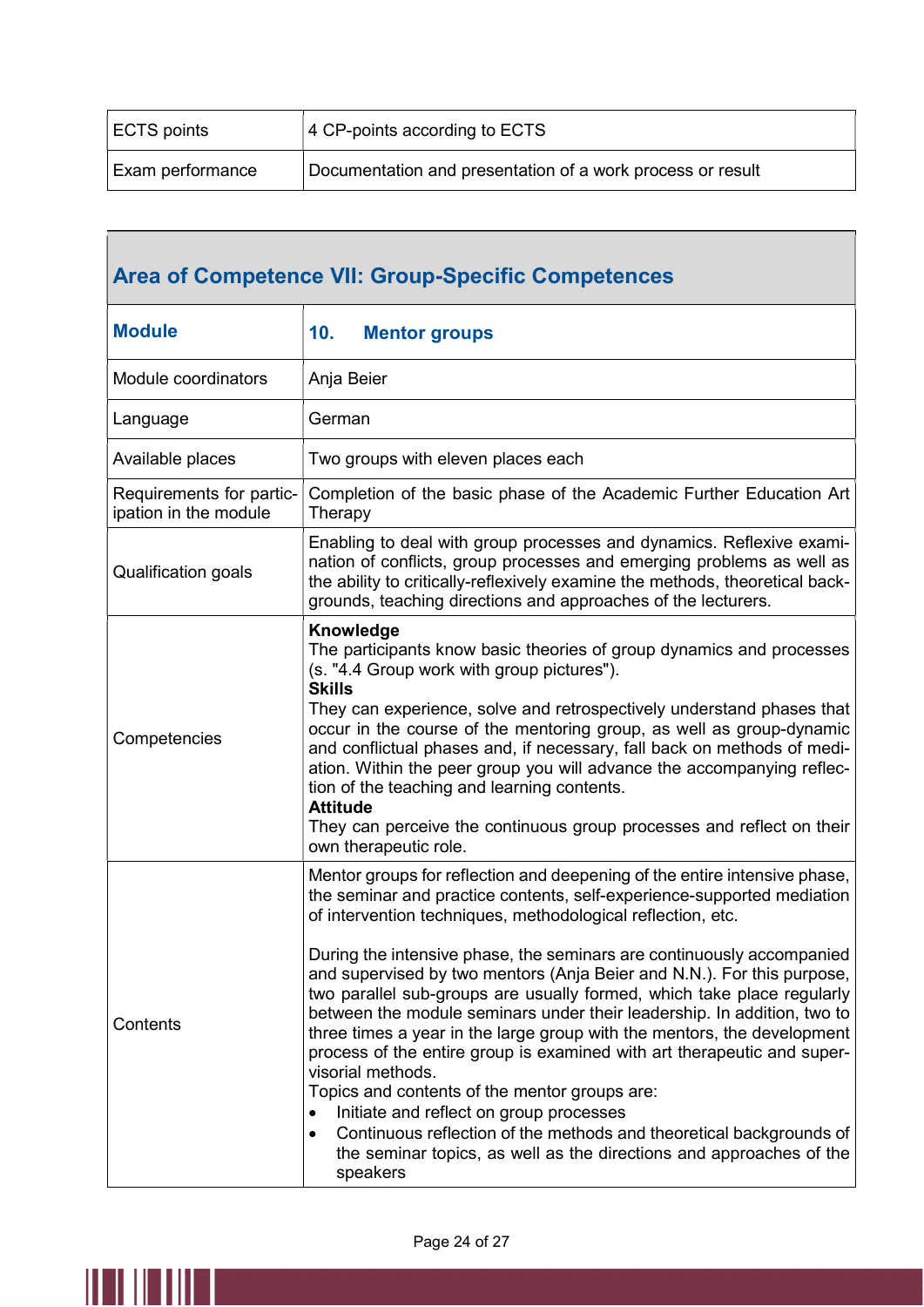|                              | Self-experience-supported testing and deepening of relationship<br>$\bullet$<br>work through interactional art therapeutic procedures<br>Extending the competence to act through pictorial-artistic work on the<br>$\bullet$<br>aesthetic object and<br>Clarification of general education-related questions (technical litera-<br>$\bullet$<br>ture, professional ethics, fields of practice, final thesis, etc.). |
|------------------------------|---------------------------------------------------------------------------------------------------------------------------------------------------------------------------------------------------------------------------------------------------------------------------------------------------------------------------------------------------------------------------------------------------------------------|
| Form of teaching<br>learning | Regular, ongoing group appointments over the entire two and a half<br>years of the intensive phase of the Academic Further Education Art Ther-<br>apy                                                                                                                                                                                                                                                               |
| Workload (h)                 | 120 h                                                                                                                                                                                                                                                                                                                                                                                                               |
| Contact hours (h)            | 130 h (175 UE)                                                                                                                                                                                                                                                                                                                                                                                                      |
| Self-study workload (h)      | 50h                                                                                                                                                                                                                                                                                                                                                                                                                 |
| <b>ECTS</b> points           | 6 CP-points according to ECTS                                                                                                                                                                                                                                                                                                                                                                                       |
| Exam performance             | Oral speeches, presentations, handouts, group-related instruction of a<br>method                                                                                                                                                                                                                                                                                                                                    |

### Area of Competence VIII: Art Therapeutic and Practical Competences

| <b>Module</b>                                     | 11.<br><b>Internship and Supervision</b>                                                                                                                                                                                                                                                                                                                                                                                                                                                                                                                                                                                                                                                                                                   |
|---------------------------------------------------|--------------------------------------------------------------------------------------------------------------------------------------------------------------------------------------------------------------------------------------------------------------------------------------------------------------------------------------------------------------------------------------------------------------------------------------------------------------------------------------------------------------------------------------------------------------------------------------------------------------------------------------------------------------------------------------------------------------------------------------------|
| Module coordinators                               | Prof. Dr. Monika Wigger / Dr. Henriette Schwarz                                                                                                                                                                                                                                                                                                                                                                                                                                                                                                                                                                                                                                                                                            |
| Language                                          | German                                                                                                                                                                                                                                                                                                                                                                                                                                                                                                                                                                                                                                                                                                                                     |
| Requirements for partic-<br>ipation in the module | Completion of the basic phase of the Academic Further Education Art<br>Therapy                                                                                                                                                                                                                                                                                                                                                                                                                                                                                                                                                                                                                                                             |
| Qualification goals                               | In-depth acquisition of action competences. Reflection and self-explora-<br>tion of one's own role as an art therapist in parallel internships as part of<br>supervision.                                                                                                                                                                                                                                                                                                                                                                                                                                                                                                                                                                  |
| Competencies                                      | Knowledge<br>The participants know the great relevance of supervision and self-explo-<br>ration in the context of art therapy. They will get to know different practice<br>contexts and the applicable regulations as well as working conditions.<br><b>Skills</b><br>They can take care of themselves as art therapists and for their own<br>mental hygiene, considering the manifold challenges and demands in the<br>process of art therapy. They learn professional competences through<br>various internships.<br><b>Attitude</b><br>They develop a professional role and self-image as art therapists in var-<br>jous fields of work. They are able to reflect on their own art therapeutic<br>work within the scope of supervision. |
| Contents                                          | Internship<br>Any practical experience as an art therapist is of central importance for<br>the later professional practice, supports the action and supports the own                                                                                                                                                                                                                                                                                                                                                                                                                                                                                                                                                                       |

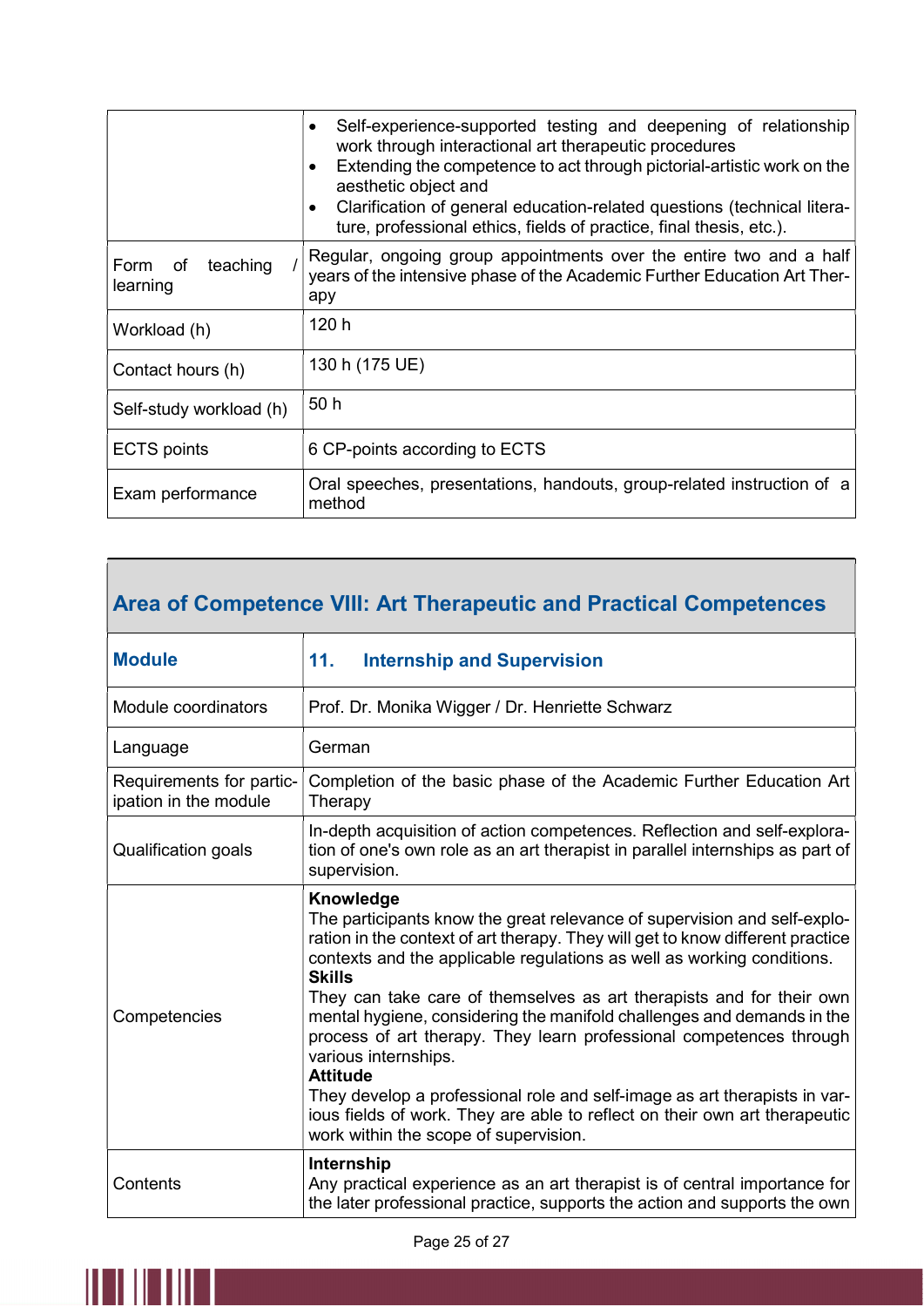|                                    | professional self-conception as an art therapist. The art therapeutic fields<br>of work are very broadly diversified, so that the participants have different<br>possibilities for practical training. Possible fields of work for the partici-<br>pants are e.g.:<br>Psychiatric and psychotherapeutic institutions or clinics<br>Clinical facilities in the fields of oncology, neurology, geriatrics and<br>$\bullet$<br>palliative care<br>Rehabilitation clinics, such as parent-child rehabilitation clinics<br>$\bullet$<br><b>Facilities for addicts</b><br>٠<br>Child and youth welfare institutions<br>$\bullet$<br>Facilities for people with disabilities<br>$\bullet$<br>Schools<br>$\bullet$<br><b>Museums</b><br>$\bullet$<br>Elderly care institutions or other gerontological institutions<br>$\bullet$<br><b>Penal institutions</b><br>$\bullet$<br>Hospices<br>The importance of the internship within the Academic Further Education<br>Art Therapy lies in the fact that the immersion into the different, art ther-<br>apeutic fields of work can be a support and an orientation in the multi-<br>plicity of possibilities for the participants. In this respect, both long-term<br>and short-term internships are conceivable in order to gain as broad an<br>insight as possible into the diverse spectrum of activities and also to get<br>to know different paths into practice as well as approaches in practice.<br>The internship also offers the opportunity to get to know art therapy in an<br>international context and to sit in on intercultural fields of practice. Thus<br>there is the possibility to complete an internship abroad at partner uni-<br>versities and practical institutions such as in Santa Cruz or La Paz (Bo-<br>livia).<br><b>Supervision</b> |
|------------------------------------|----------------------------------------------------------------------------------------------------------------------------------------------------------------------------------------------------------------------------------------------------------------------------------------------------------------------------------------------------------------------------------------------------------------------------------------------------------------------------------------------------------------------------------------------------------------------------------------------------------------------------------------------------------------------------------------------------------------------------------------------------------------------------------------------------------------------------------------------------------------------------------------------------------------------------------------------------------------------------------------------------------------------------------------------------------------------------------------------------------------------------------------------------------------------------------------------------------------------------------------------------------------------------------------------------------------------------------------------------------------------------------------------------------------------------------------------------------------------------------------------------------------------------------------------------------------------------------------------------------------------------------------------------------------------------------------------------------------------------------------------------------------------------------------------------------|
|                                    | In addition, the abilities of self-reflection, self-awareness and self-care<br>are important components for art therapeutic work, because they are rel-<br>evant for the demanding work in a therapeutic setting with regard to one's<br>own health and the success of the therapeutic process. Since art thera-<br>pists often find themselves confronted with very heterogeneous client<br>groups and different requirements in their professional practice, the su-<br>pervisorial treatment of such situations can support subjective mental<br>hygiene. This repeatedly requires reflective processes of discussion and<br>(supervisorial) spaces that permit self-exploration or self-reflection.                                                                                                                                                                                                                                                                                                                                                                                                                                                                                                                                                                                                                                                                                                                                                                                                                                                                                                                                                                                                                                                                                                  |
| teaching<br>Form<br>of<br>learning | Both, internship and supervision are to be completed during the intensive<br>phase and are to be organized and financed by the participants them-<br>selves. Participants can receive support in the search for suitable intern-<br>ships. The basis is the current version of the internship regulations.<br>Possibilities of financing an internship abroad exist e.g. via the "Baden-<br>Württemberg Scholarship". Participants can obtain advice on this from<br>the International Office of the CUF.                                                                                                                                                                                                                                                                                                                                                                                                                                                                                                                                                                                                                                                                                                                                                                                                                                                                                                                                                                                                                                                                                                                                                                                                                                                                                                |
| Workload (h)                       | 540 h                                                                                                                                                                                                                                                                                                                                                                                                                                                                                                                                                                                                                                                                                                                                                                                                                                                                                                                                                                                                                                                                                                                                                                                                                                                                                                                                                                                                                                                                                                                                                                                                                                                                                                                                                                                                    |
| Contact hours (h)                  | 420 hrs $\rightarrow$ of which:<br>270 h internship with art therapists<br>120 h Internship within the professional field of work<br>٠<br>30 h supervision<br>٠                                                                                                                                                                                                                                                                                                                                                                                                                                                                                                                                                                                                                                                                                                                                                                                                                                                                                                                                                                                                                                                                                                                                                                                                                                                                                                                                                                                                                                                                                                                                                                                                                                          |
| Self-study workload (h)            | 120 h                                                                                                                                                                                                                                                                                                                                                                                                                                                                                                                                                                                                                                                                                                                                                                                                                                                                                                                                                                                                                                                                                                                                                                                                                                                                                                                                                                                                                                                                                                                                                                                                                                                                                                                                                                                                    |